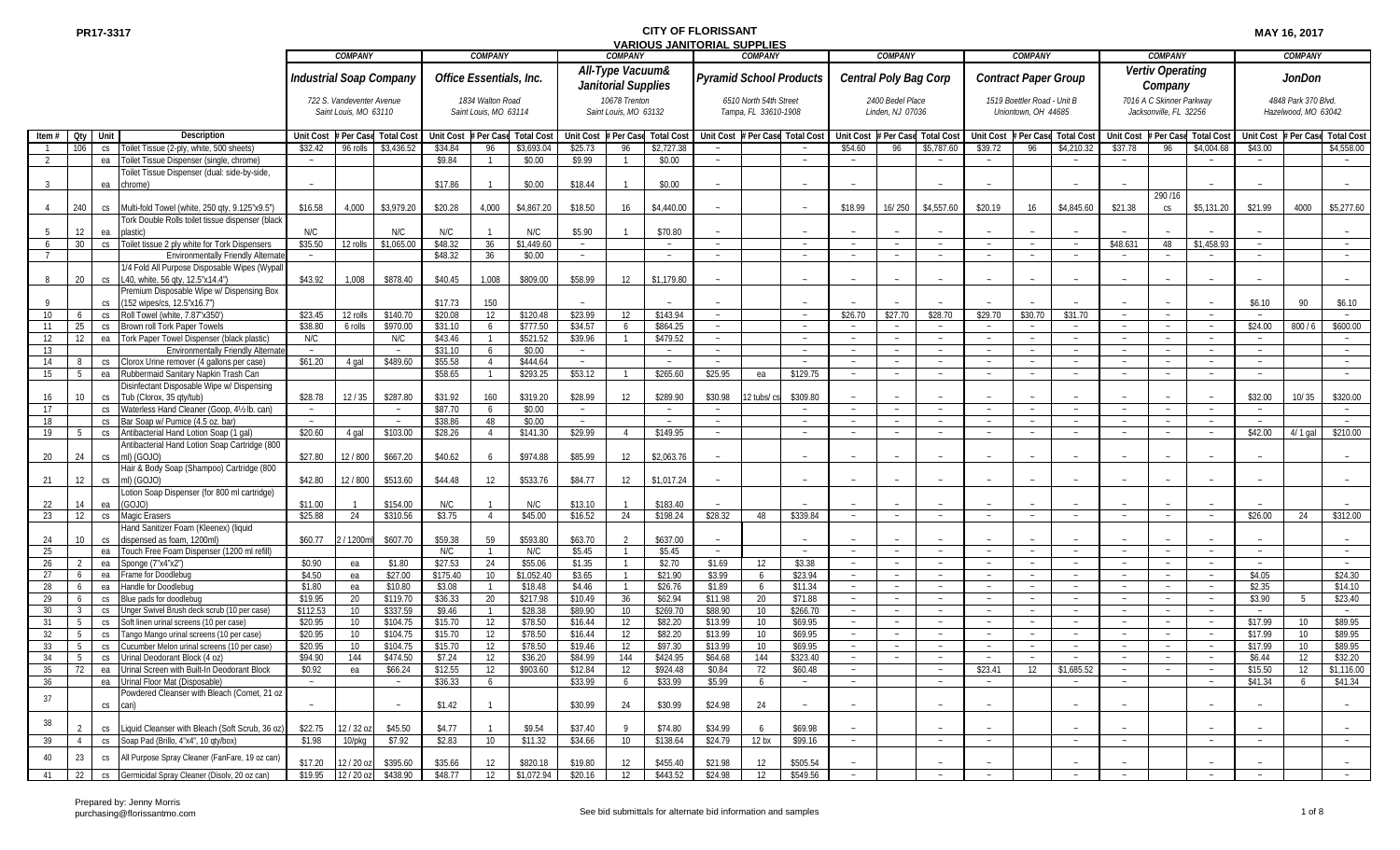|                |                 |      |                                                                          |                  | COMPANY                                 |                  | <b>COMPANY</b>                               |                   |                  |         |                                 |                  |          |                   |                  | COMPANY                                       |                                 |                  |          |                   |                  |                                      |
|----------------|-----------------|------|--------------------------------------------------------------------------|------------------|-----------------------------------------|------------------|----------------------------------------------|-------------------|------------------|---------|---------------------------------|------------------|----------|-------------------|------------------|-----------------------------------------------|---------------------------------|------------------|----------|-------------------|------------------|--------------------------------------|
|                |                 |      |                                                                          |                  | All American Poly                       |                  | Wexford Labs, Inc.                           |                   |                  |         |                                 |                  |          |                   |                  |                                               | Interboro Packaging Corporation |                  |          |                   |                  |                                      |
|                |                 |      |                                                                          |                  | 40 Turmer Place<br>Piscataway, NJ 08854 |                  | 325 Leffingwell Avenue<br>Kirkwood, MO 63122 |                   |                  |         |                                 |                  |          |                   |                  | 114 Bracken Road<br>Montgomery, NY 12549-2600 |                                 |                  |          |                   |                  |                                      |
|                |                 |      |                                                                          |                  |                                         |                  |                                              |                   |                  | BID "A" |                                 |                  | BID "B"  |                   |                  | BID "C"                                       |                                 |                  | BID "D"  |                   |                  | BID "E"                              |
| Item#          | Qty             | Unit | <b>Description</b>                                                       |                  | Unit Cost # Per Case Total Cost         |                  | Unit Cost # Per Case                         | <b>Total Cost</b> |                  |         | Unit Cost # Per Case Total Cost | <b>Unit Cost</b> | Per Case | <b>Total Cost</b> | <b>Unit Cost</b> | # Per Case                                    | <b>Total Cost</b>               | <b>Unit Cost</b> | Per Case | <b>Total Cost</b> | <b>Unit Cost</b> | <b>Per Case</b><br><b>Total Cost</b> |
|                | 106             | CS   | Toilet Tissue (2-ply, white, 500 sheets)                                 |                  |                                         | $\sim$           |                                              |                   |                  |         |                                 |                  |          |                   |                  |                                               |                                 |                  |          |                   |                  |                                      |
| $\mathcal{L}$  |                 | ea   | Toilet Tissue Dispenser (single, chrome)                                 | $\sim$           | $\sim$                                  | $\sim$           |                                              | $\sim$            | $\sim$           |         | $\sim$                          | $\sim$           |          | $\sim$            | $\sim$           |                                               | $\sim$                          | $\sim$           |          | $\sim$            | $\sim$           | $\sim$                               |
|                |                 |      | Toilet Tissue Dispenser (dual: side-by-side,                             |                  |                                         |                  |                                              |                   |                  |         |                                 |                  |          |                   |                  |                                               |                                 |                  |          |                   |                  |                                      |
| 3              |                 | ea   | chrome)                                                                  |                  | $\sim$                                  | ц.               |                                              |                   |                  |         |                                 |                  |          |                   |                  |                                               |                                 |                  |          |                   |                  |                                      |
|                |                 |      |                                                                          |                  |                                         |                  |                                              |                   |                  |         |                                 |                  |          |                   |                  |                                               |                                 |                  |          |                   |                  |                                      |
| 4              | 240             |      | cs Multi-fold Towel (white, 250 qty, 9.125"x9.5")                        |                  |                                         |                  |                                              |                   |                  |         |                                 |                  |          |                   |                  |                                               |                                 |                  |          |                   |                  |                                      |
|                |                 |      | Tork Double Rolls toilet tissue dispenser (black                         |                  |                                         |                  |                                              |                   |                  |         |                                 |                  |          |                   |                  |                                               |                                 |                  |          |                   |                  |                                      |
|                | 12              | ea   | plastic)                                                                 |                  |                                         |                  |                                              |                   |                  |         |                                 |                  |          |                   |                  |                                               |                                 |                  |          |                   |                  |                                      |
| 6              | 30 <sup>°</sup> | CS   | Toilet tissue 2 ply white for Tork Dispensers                            | $\sim$           | $\sim$                                  | $\sim$           |                                              | $\sim$            | $\sim$           |         | $\sim$                          | $\sim$           |          | $\sim$            | $\sim$           |                                               | $\sim$                          | $\sim$           |          | $\sim$            | $\sim$           | $\sim$                               |
| $\overline{7}$ |                 |      | <b>Environmentally Friendly Alternat</b>                                 | $\sim$           | $\sim$                                  | $\sim$           |                                              | $\sim$            | $\sim$           |         | $\sim$                          | $\sim$           |          | $\sim$            | $\sim$           |                                               | $\sim$                          | $\sim$           |          | $\sim$            | $\sim$           | $\sim$                               |
|                |                 |      | 1/4 Fold All Purpose Disposable Wipes (Wypall                            |                  |                                         |                  |                                              |                   |                  |         |                                 |                  |          |                   |                  |                                               |                                 |                  |          |                   |                  |                                      |
| 8              | 20              | CS   | L40, white, 56 gty, 12.5"x14.4")                                         |                  |                                         |                  |                                              |                   |                  |         |                                 |                  |          |                   |                  |                                               |                                 |                  |          |                   |                  |                                      |
|                |                 |      | Premium Disposable Wipe w/ Dispensing Box                                |                  |                                         |                  |                                              |                   |                  |         |                                 |                  |          |                   |                  |                                               |                                 |                  |          |                   |                  |                                      |
| $\mathsf{Q}$   |                 | CS   | (152 wipes/cs, 12.5"x16.7")                                              |                  | $\sim$                                  | ц.               |                                              |                   |                  |         |                                 |                  |          |                   |                  |                                               |                                 |                  |          |                   |                  |                                      |
| 10             | 6               |      | cs Roll Towel (white, 7.87"x350")                                        | $\sim$           | $\sim$                                  | $\sim$           |                                              | $\sim$            | $\sim$           |         | $\sim$                          | $\sim$           |          | $\sim$            | $\sim$           |                                               | $\sim$                          | $\sim$           |          | $\sim$            | $\sim$           | $\sim$                               |
| 11             | 25              |      | cs Brown roll Tork Paper Towels                                          | $\sim$           | $\sim$                                  | $\sim$           |                                              | $\sim$            | $\sim$           |         | $\sim$                          | $\sim$           |          | $\sim$            | $\sim$           |                                               | $\sim$                          | $\sim$           |          | $\sim$            | $\sim$           | $\sim$                               |
| 12             | 12              | ea   | Tork Paper Towel Dispenser (black plastic)                               | $\sim$           | $\sim$                                  | $\sim$           |                                              | $\sim$            | $\sim$           |         | $\sim$                          | $\sim$           |          | $\sim$            | $\sim$           |                                               | $\sim$                          | $\sim$           |          | $\sim$            | $\sim$           | $\sim$                               |
| 13             |                 |      | <b>Environmentally Friendly Alternat</b>                                 | $\sim$           | $\sim$                                  | $\sim$           |                                              | $\sim$            | $\sim$           |         | $\sim$                          | $\sim$           |          | $\sim$            | $\sim$           |                                               | $\sim$                          | $\sim$           |          | $\sim$            | $\sim$           | $\sim$                               |
| 14             | 8               | CS   | Clorox Urine remover (4 gallons per case)                                | $\sim$           | $\sim$                                  | $\sim$           |                                              |                   |                  |         | $\sim$                          | $\sim$           |          | $\sim$            | $\sim$           |                                               | $\sim$                          | $\sim$           |          | $\sim$            | $\sim$           | $\sim$                               |
| 15             | 5               | ea   | Rubbermaid Sanitary Napkin Trash Can                                     | $\sim$           | $\sim$                                  | $\sim$           |                                              | $\sim$            | $\sim$           |         | $\sim$                          | $\sim$           |          | $\sim$            | $\sim$           |                                               | $\sim$                          | $\sim$           |          | $\sim$            | $\sim$           | $\sim$                               |
|                |                 |      | Disinfectant Disposable Wipe w/ Dispensing                               |                  |                                         |                  |                                              |                   |                  |         |                                 |                  |          |                   |                  |                                               |                                 |                  |          |                   |                  |                                      |
| 16             | 10 <sup>1</sup> |      |                                                                          |                  | $\sim$                                  | $\sim$           |                                              |                   |                  |         |                                 |                  |          |                   |                  |                                               |                                 |                  |          |                   |                  |                                      |
|                |                 | CS   | Tub (Clorox, 35 qty/tub)<br>cs Waterless Hand Cleaner (Goop, 4½ lb. can) | $\sim$           | $\sim$                                  | $\sim$           |                                              | $\sim$            | $\sim$           |         | $\sim$                          | $\sim$           |          | $\sim$            | $\sim$           |                                               | $\sim$                          | $\sim$           |          | $\sim$            | $\sim$           | $\sim$                               |
| 17<br>18       |                 |      | cs Bar Soap w/ Pumice (4.5 oz. bar)                                      |                  |                                         |                  |                                              |                   |                  |         |                                 |                  |          |                   |                  |                                               |                                 |                  |          |                   |                  |                                      |
| 19             |                 |      |                                                                          | $\sim$           | $\sim$                                  | $\sim$           |                                              | $\sim$<br>$\sim$  | $\sim$<br>$\sim$ |         | $\sim$<br>$\sim$                | $\sim$<br>$\sim$ |          | $\sim$<br>$\sim$  | $\sim$<br>$\sim$ |                                               | $\sim$<br>$\sim$                | $\sim$<br>$\sim$ |          | $\sim$<br>$\sim$  | $\sim$<br>$\sim$ | $\sim$<br>$\sim$                     |
|                | 5               | CS   | Antibacterial Hand Lotion Soap (1 gal                                    | $\sim$           | $\sim$                                  | $\sim$           |                                              |                   |                  |         |                                 |                  |          |                   |                  |                                               |                                 |                  |          |                   |                  |                                      |
|                |                 |      | Antibacterial Hand Lotion Soap Cartridge (800                            |                  |                                         |                  |                                              |                   |                  |         |                                 |                  |          |                   |                  |                                               |                                 |                  |          |                   |                  |                                      |
| 20             | 24              | CS   | ml) (GOJO)                                                               |                  |                                         |                  |                                              |                   |                  |         |                                 |                  |          |                   |                  |                                               |                                 |                  |          |                   |                  |                                      |
|                | 12              |      | Hair & Body Soap (Shampoo) Cartridge (800                                |                  |                                         |                  |                                              |                   |                  |         |                                 |                  |          |                   |                  |                                               |                                 |                  |          |                   |                  |                                      |
| 21             |                 | CS   | ml) (GOJO)                                                               |                  |                                         | $\sim$           |                                              |                   |                  |         |                                 |                  |          |                   |                  |                                               |                                 |                  |          |                   |                  |                                      |
|                |                 |      | Lotion Soap Dispenser (for 800 ml cartridge)                             |                  |                                         |                  |                                              |                   |                  |         |                                 |                  |          |                   |                  |                                               |                                 |                  |          |                   |                  |                                      |
| 22             | 14              | ea   | (GOJO)                                                                   |                  |                                         |                  |                                              |                   | $\sim$           |         |                                 |                  |          |                   |                  |                                               |                                 |                  |          |                   |                  | $\sim$                               |
| 23             | 12              | CS   | Magic Erasers                                                            | $\sim$           | $\sim$                                  | $\sim$           |                                              | $\sim$            |                  |         | $\sim$                          | $\sim$           |          | $\sim$            | $\sim$           |                                               | $\sim$                          | $\sim$           |          | $\sim$            | $\sim$           |                                      |
|                |                 |      | Hand Sanitizer Foam (Kleenex) (liquid                                    |                  |                                         |                  |                                              |                   |                  |         |                                 |                  |          |                   |                  |                                               |                                 |                  |          |                   |                  |                                      |
| 24             | 10              | CS   | dispensed as foam, 1200ml)                                               |                  |                                         |                  |                                              | $\sim$            | n.               |         | $\sim$                          | $\sim$           |          |                   |                  |                                               | $\sim$                          | $\sim$           |          | $\sim$            |                  |                                      |
| 25             |                 | ea   | Touch Free Foam Dispenser (1200 ml refill)                               | $\sim$           | $\sim$                                  | $\sim$           |                                              |                   |                  |         |                                 |                  |          | $\sim$            | $\sim$           |                                               |                                 |                  |          |                   | $\sim$           | $\sim$                               |
| 26             |                 | ea   | Sponge (7"x4"x2")                                                        | $\sim$<br>$\sim$ | $\sim$<br>$\sim$                        | $\sim$<br>$\sim$ |                                              | $\sim$<br>$\sim$  | $\sim$           |         | $\sim$                          | $\sim$<br>$\sim$ |          | $\sim$            | $\sim$<br>$\sim$ |                                               | $\sim$                          | $\sim$<br>$\sim$ |          | $\sim$<br>$\sim$  | $\sim$           | $\sim$                               |
| 27             | 6               | ea   | Frame for Doodlebug                                                      |                  |                                         |                  |                                              |                   | $\sim$           |         | $\sim$                          |                  |          | $\sim$            |                  |                                               | $\sim$                          |                  |          |                   | $\sim$           | $\sim$                               |
| 28             | 6               |      | ea Handle for Doodlebug                                                  | $\sim$           | $\sim$                                  | $\sim$           |                                              |                   |                  |         | $\sim$                          | $\sim$           |          | $\sim$            | $\sim$           |                                               | $\sim$                          | $\sim$           |          | $\sim$            | $\sim$           | $\sim$                               |
| 29             | 6               | CS   | Blue pads for doodlebug                                                  | $\sim$           | $\sim$                                  | $\sim$           |                                              | $\sim$            | $\sim$           |         | $\sim$                          | $\sim$           |          | $\sim$            | $\sim$           |                                               | $\sim$                          | $\sim$           |          | $\sim$            | $\sim$           | $\sim$                               |
| 30             | $\mathbf{3}$    | CS   | Unger Swivel Brush deck scrub (10 per case)                              | $\sim$           | $\sim$                                  | $\sim$           |                                              | $\sim$            | $\sim$           |         | $\sim$                          | $\sim$           |          | $\sim$            | $\sim$           |                                               | $\sim$                          | $\sim$           |          | $\sim$            | $\sim$           | $\sim$                               |
| 31             | -5              | CS   | Soft linen urinal screens (10 per case)                                  | $\sim$           | $\sim$                                  | $\sim$           |                                              | $\sim$            | $\sim$           |         | $\sim$                          | $\sim$           |          | $\sim$            | $\sim$           |                                               | $\sim$                          | $\sim$           |          | $\sim$            | $\sim$           | $\sim$                               |
| 32             | 5               | CS   | Tango Mango urinal screens (10 per case)                                 | $\sim$           | $\sim$                                  | $\sim$           |                                              |                   |                  |         |                                 |                  |          |                   |                  |                                               |                                 |                  |          |                   |                  |                                      |
| 33             | 5               | CS   | Cucumber Melon urinal screens (10 per case)                              | $\sim$           | $\sim$                                  | $\sim$           |                                              | $\sim$            | $\sim$           |         | $\sim$                          | $\sim$           |          | $\sim$            | $\sim$           |                                               | $\sim$                          | $\sim$           |          | $\sim$            | $\sim$           | $\sim$                               |
| 34             | 5               | CS   | Urinal Deodorant Block (4 oz)                                            | $\sim$           | $\sim$                                  | $\sim$           |                                              | $\sim$            | $\sim$           |         | $\sim$                          | $\sim$           |          | $\sim$            | $\sim$           |                                               | $\sim$                          | $\sim$           |          | $\sim$            | $\sim$           | $\sim$                               |
| 35             | 72              |      | ea Urinal Screen with Built-In Deodorant Block                           | $\sim$           | $\sim$                                  | $\sim$           |                                              | $\sim$            |                  |         | $\sim$                          | $\sim$           |          | $\sim$            | $\sim$           |                                               | $\sim$                          |                  |          | $\sim$            | $\sim$           | $\sim$                               |
| 36             |                 |      | ea Urinal Floor Mat (Disposable)                                         | $\sim$           | $\sim$                                  | $\sim$           |                                              | $\sim$            | $\sim$           |         | $\sim$                          | $\sim$           |          | $\sim$            | $\sim$           |                                               | $\sim$                          | $\sim$           |          | $\sim$            | $\sim$           | $\sim$                               |
| 37             |                 |      | Powdered Cleanser with Bleach (Comet, 21 oz                              |                  |                                         |                  |                                              |                   |                  |         |                                 |                  |          |                   |                  |                                               |                                 |                  |          |                   |                  |                                      |
|                |                 | CS   | can)                                                                     |                  |                                         |                  |                                              |                   |                  |         |                                 |                  |          |                   |                  |                                               |                                 |                  |          |                   |                  |                                      |
| 38             |                 |      |                                                                          |                  |                                         |                  |                                              |                   |                  |         |                                 |                  |          |                   |                  |                                               |                                 |                  |          |                   |                  |                                      |
|                |                 | CS   | Liquid Cleanser with Bleach (Soft Scrub, 36 oz)                          |                  | $\sim$                                  | $\sim$           |                                              |                   |                  |         |                                 |                  |          |                   |                  |                                               |                                 |                  |          |                   |                  |                                      |
| 39             | $\overline{4}$  | CS   | Soap Pad (Brillo, 4"x4", 10 qty/box)                                     | $\sim$           | $\sim$                                  | $\sim$           |                                              | $\sim$            | $\sim$           |         | $\sim$                          | $\sim$           |          | $\sim$            | $\sim$           |                                               | $\sim$                          | $\sim$           |          | $\sim$            | $\sim$           | $\sim$                               |
| $40\,$         | 23              | CS   | All Purpose Spray Cleaner (FanFare, 19 oz can)                           |                  |                                         |                  |                                              |                   |                  |         |                                 |                  |          |                   |                  |                                               |                                 |                  |          |                   |                  |                                      |
|                |                 |      |                                                                          |                  |                                         |                  |                                              |                   |                  |         |                                 |                  |          |                   |                  |                                               |                                 |                  |          |                   |                  |                                      |
| 41             | 22              |      | cs Germicidal Spray Cleaner (Disolv, 20 oz can)                          |                  | $\sim$                                  | $\sim$           |                                              |                   |                  |         | $\sim$                          | $\sim$           |          |                   |                  |                                               |                                 | $\sim$           |          |                   |                  |                                      |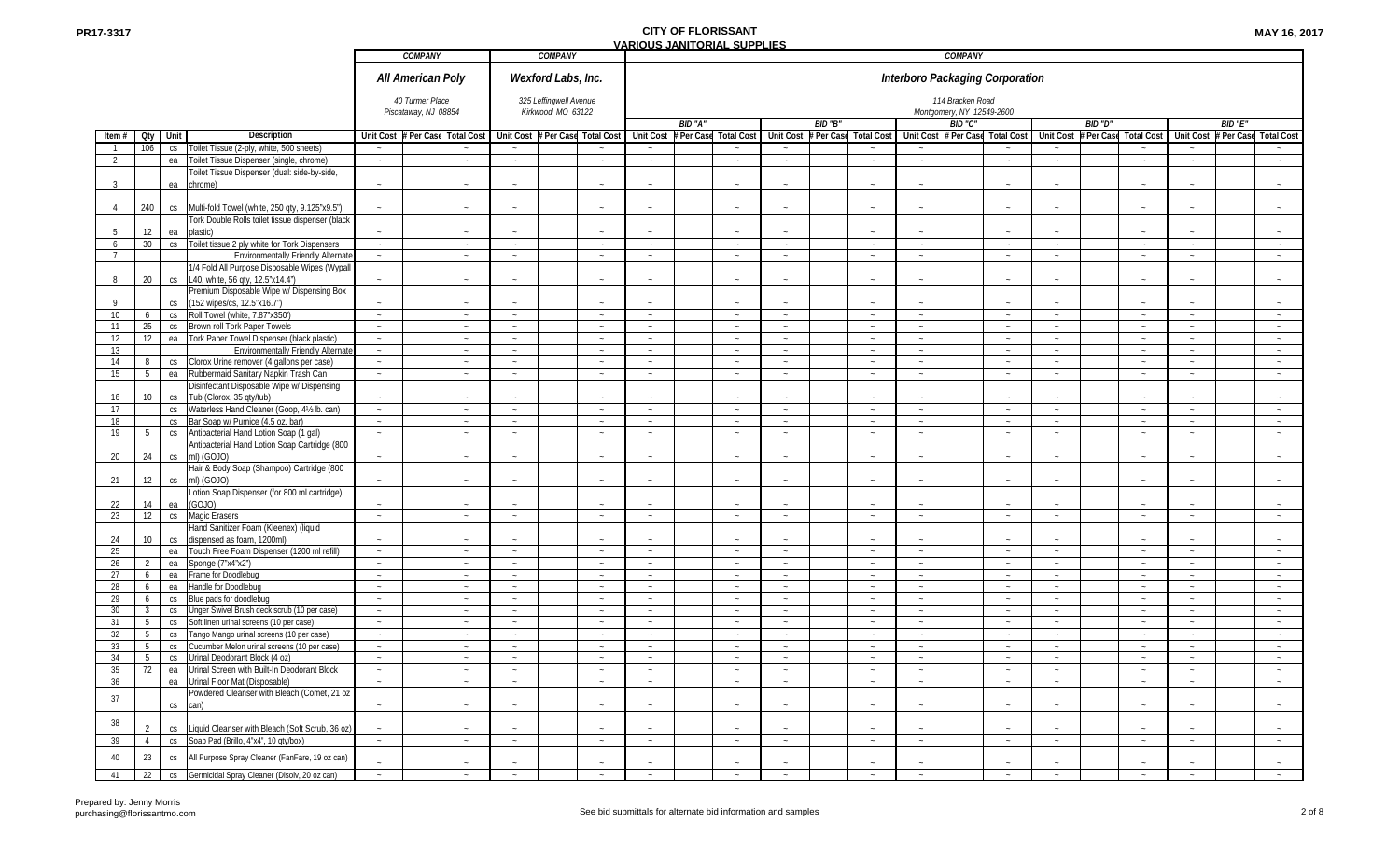|                   |                       |                 |                                                                                           |                      | COMPANY                                            |                      |                                 | <b>COMPANY</b>                            |                      |                                                | <b>COMPANY</b>                         |                                 |                  | COMPANY                                        |                                 |                       | COMPANY                              |                             | COMPANY                                            |                                 |                             | <b>COMPANY</b>                                     |                                 |                                 | <b>COMPANY</b>                             |                      |
|-------------------|-----------------------|-----------------|-------------------------------------------------------------------------------------------|----------------------|----------------------------------------------------|----------------------|---------------------------------|-------------------------------------------|----------------------|------------------------------------------------|----------------------------------------|---------------------------------|------------------|------------------------------------------------|---------------------------------|-----------------------|--------------------------------------|-----------------------------|----------------------------------------------------|---------------------------------|-----------------------------|----------------------------------------------------|---------------------------------|---------------------------------|--------------------------------------------|----------------------|
|                   |                       |                 | <b>Industrial Soap Company</b>                                                            |                      |                                                    |                      | Office Essentials, Inc.         |                                           |                      | All-Type Vacuum&<br><b>Janitorial Supplies</b> |                                        | <b>Pyramid School Products</b>  |                  |                                                |                                 | Central Poly Bag Corp |                                      | <b>Contract Paper Group</b> |                                                    |                                 | Vertiv Operating<br>Company |                                                    |                                 | <b>JonDon</b>                   |                                            |                      |
|                   |                       |                 |                                                                                           |                      | 722 S. Vandeventer Avenue<br>Saint Louis, MO 63110 |                      |                                 | 1834 Walton Road<br>Saint Louis, MO 63114 |                      |                                                | 10678 Trenton<br>Saint Louis, MO 63132 |                                 |                  | 6510 North 54th Street<br>Tampa, FL 33610-1908 |                                 |                       | 2400 Bedel Place<br>Linden, NJ 07036 |                             | 1519 Boettler Road - Unit B<br>Uniontown, OH 44685 |                                 |                             | 7016 A C Skinner Parkway<br>Jacksonville, FL 32256 |                                 |                                 | 4848 Park 370 Blvd.<br>Hazelwood, MO 63042 |                      |
| Item $#$ Oty Unit |                       |                 | <b>Description</b>                                                                        | Unit Cost # Per Case |                                                    | <b>Total Cost</b>    | Unit Cost # Per Case Total Cost |                                           |                      |                                                |                                        | Unit Cost # Per Case Total Cost |                  |                                                | Unit Cost # Per Case Total Cost |                       | Unit Cost # Per Case Total Cost      |                             |                                                    | Unit Cost # Per Case Total Cost |                             |                                                    | Unit Cost # Per Case Total Cost | Unit Cost # Per Case Total Cost |                                            |                      |
| 42                | 16                    | CS              | Disinfectant Deodorant Spray (Impact, 20 oz can                                           | \$26.20              | 12/20 oz                                           | \$419.20             | \$68.93                         | 12                                        | \$1,102.88           | \$21.84                                        | 12                                     | \$349.44                        | \$24.98          | 12                                             | \$399.68                        |                       |                                      |                             |                                                    |                                 |                             |                                                    |                                 |                                 |                                            |                      |
| 43                | 12                    | CS              | Graffiti Remover Spray (Erase, 20 oz can)                                                 | \$39.30              | 12 / 20 oz                                         | \$471.60             | \$52.78                         | 12                                        | \$633.36             | \$36.72                                        | 12                                     | \$440.64                        | \$38.98          | 12                                             | \$467.76                        |                       |                                      | $\sim$                      |                                                    | $\sim$                          | $\sim$                      |                                                    |                                 |                                 |                                            |                      |
| 44                |                       | CS              | Bowl & Porcelain Cleaner (liquid, 1 qt)                                                   |                      |                                                    | $\sim$               | \$22.72                         | 12                                        |                      | \$32.72                                        | 12                                     | \$32.72                         | $\sim$           |                                                | $\sim$                          |                       | $\sim$                               | $\sim$                      |                                                    |                                 |                             |                                                    |                                 | \$18.77                         | 12/15                                      | \$18.77              |
| 45                | 37                    | CS              | Bowl & Porcelain Cleaner - Low Acid (liquid 12<br>per case) Fanfare                       | \$16.95              | 12/32 oz                                           | \$627.15             | \$23.98                         | 12                                        | \$887.26             | \$23.07                                        | 12                                     | \$853.59                        |                  |                                                |                                 |                       |                                      |                             |                                                    |                                 | \$17.06                     | 121                                                | \$631.22                        | \$21.58                         | 12/15                                      | \$798.46             |
| 46                |                       | CS              | Insecticide Spray (15 oz can) (Bug Smack)                                                 | \$39.00              | 12/15 oz                                           | \$117.00             | \$51.44                         | 12                                        | \$154.32             | \$31.56                                        | 12                                     | \$94.68                         | \$34.79          | 12                                             | \$104.37                        |                       | $\sim$                               | $\sim$                      |                                                    | $\sim$                          | $\sim$                      |                                                    |                                 |                                 |                                            |                      |
| 47                |                       | CS              | Gum Remover (12 oz can)                                                                   |                      |                                                    | \$0.00               | \$39.63                         | 12                                        | \$0.00               | \$20.64                                        | 12                                     | \$20.64                         | \$22.98          | 12                                             |                                 |                       |                                      |                             |                                                    |                                 |                             |                                                    |                                 | \$4.91                          | 7 oz                                       | \$4.91               |
| 48                | 10                    | CS              | Disinfectant & Deodorant Cleaner (1 gallon)                                               | \$25.60              | $4/1$ gal                                          | \$256.00             | \$93.82                         | $\overline{4}$                            | \$938.20             | \$29.40                                        | $\overline{4}$                         | \$294.00                        | $\sim$           |                                                | $\sim$                          |                       |                                      |                             |                                                    |                                 | $\sim$                      |                                                    |                                 | \$35.00                         | $4 - 1$ gal                                | \$350.00             |
| 49                |                       | dr              | Disinfectant & Deodorant Cleaner (55 gallon<br>drum)                                      |                      |                                                    |                      | \$512.63                        |                                           |                      | \$344.30                                       |                                        | \$344.30                        |                  |                                                |                                 |                       |                                      |                             |                                                    |                                 |                             |                                                    |                                 | \$491.00                        |                                            | \$491.00             |
| 50                |                       | CS              | All Purpose Hydrogen Peroxide Cleaner (1                                                  |                      |                                                    | $\sim$               | \$96.98                         |                                           |                      | \$45.80                                        |                                        | \$45.80                         | $\sim$           |                                                | $\sim$                          |                       |                                      |                             |                                                    |                                 |                             |                                                    |                                 | \$86.00                         | $4 - 1$ gal                                | \$86.00              |
| 51                |                       | CS              | allon) Clean By Peroxy<br>All Purpose Cleaner (Mr. Clean, 1 gallon)                       | \$13.60              | $4/1$ gal                                          | \$40.80              | \$16.78                         |                                           | \$50.34              | \$30.15                                        | $\overline{4}$                         | \$90.45                         | $\sim$           |                                                | $\sim$                          |                       | $\sim$                               | $\sim$                      |                                                    | $\sim$                          | $\sim$                      |                                                    |                                 |                                 |                                            |                      |
| 52                |                       | CS              | (Raindance) Terragreen neutral floor cleaner (for<br>ispensing system)                    | \$78.99              | 4/64 oz                                            | \$236.97             | \$35.88                         | $\mathfrak{D}$                            | \$107.64             |                                                |                                        |                                 |                  |                                                |                                 |                       |                                      |                             |                                                    |                                 |                             |                                                    |                                 |                                 |                                            |                      |
| 53                | 14                    | CS              | (Bathmate) #3 Maxima whispers of spring<br>fragrance Disinfectant (for dispensing system) | \$80.25              | $1/64$ oz                                          | \$1,123.50           | \$47.00                         |                                           | \$658.00             |                                                |                                        |                                 |                  |                                                |                                 |                       |                                      |                             |                                                    |                                 |                             |                                                    |                                 |                                 |                                            |                      |
| 54                |                       | CS              | (Bathmate) Terragren Kick Bathroom cleaner (fo                                            |                      |                                                    |                      |                                 |                                           |                      |                                                |                                        |                                 |                  |                                                |                                 |                       |                                      |                             |                                                    |                                 |                             |                                                    |                                 |                                 |                                            |                      |
|                   |                       |                 | dispensing system)                                                                        | \$105.98             | $4/64$ oz                                          | \$317.94             | \$56.00                         |                                           | \$168.00             |                                                |                                        |                                 |                  |                                                |                                 |                       |                                      |                             |                                                    |                                 |                             |                                                    |                                 |                                 |                                            |                      |
| 55                |                       | CS              | Ammonia (clear, 1 gallon)                                                                 | \$9.40               | 6 gal                                              | \$9.40               | \$11.93                         |                                           | \$11.93              | \$11.48                                        | 8                                      | \$11.48                         | $\sim$           |                                                | $\sim$                          |                       | $\sim$                               | $\sim$                      |                                                    |                                 | $\sim$                      |                                                    |                                 | \$7.80                          | $4 - 1$ gal                                | \$7.80               |
| 56                |                       | $\mathsf{CS}\,$ | Carpet & Room Deodorizer (sprinkle and<br>vacuum)                                         |                      |                                                    |                      | \$41.28                         |                                           | \$0.00               | \$33.15                                        | 12                                     | \$0.00                          |                  |                                                |                                 |                       |                                      |                             |                                                    |                                 |                             |                                                    |                                 |                                 |                                            |                      |
| 57                |                       | CS.             | Air Freshener & Deodorant Aerosol Spray<br>various fragrances, 16 oz can)                 | \$21.58              | 12/16 oz                                           | \$21.58              | \$40.49                         | 12                                        | \$40.49              | \$23.16                                        | 12                                     | \$23.16                         | \$27.98          | 12                                             | \$27.98                         |                       |                                      |                             |                                                    |                                 |                             |                                                    |                                 | \$35.50                         | 12/115                                     | \$35.50              |
| 58                |                       | ea              | Automated Air Freshener/Deodorant Aerosol<br>Dispenser (Cancel System, battery operated)  | \$20.00              |                                                    | \$80.00              | N/C                             |                                           | N/C                  |                                                |                                        |                                 | \$14.95          | ea                                             | \$59.80                         |                       |                                      |                             |                                                    |                                 |                             |                                                    |                                 |                                 |                                            |                      |
|                   |                       |                 | Air Freshener/Deodorant Aerosol Fragrances for                                            |                      |                                                    |                      |                                 |                                           |                      |                                                |                                        |                                 |                  |                                                |                                 |                       |                                      |                             |                                                    |                                 |                             |                                                    |                                 |                                 |                                            |                      |
| 59                |                       | <b>CS</b>       | Automated Dispenser (Cancel System, various)                                              |                      |                                                    |                      |                                 |                                           |                      |                                                |                                        |                                 |                  |                                                |                                 |                       |                                      |                             |                                                    |                                 |                             |                                                    |                                 |                                 |                                            |                      |
|                   |                       |                 |                                                                                           | \$31.00              | 12/cs                                              | \$155.00             | \$41.58                         |                                           | \$207.90             |                                                |                                        |                                 | \$29.95          | 12                                             | \$149.75                        |                       |                                      |                             |                                                    |                                 |                             |                                                    |                                 |                                 |                                            |                      |
| 60<br>61          | 12<br>10 <sup>°</sup> | CS              | cs Mango Air Freshners (6 per case)<br>Citrus Grove Air Freshners (6 per case)            | \$52.50<br>\$52.50   | 6/cs<br>6/cs                                       | \$630.00<br>\$525.00 | \$36.32<br>\$37.33              |                                           | \$435.84<br>\$373.30 | $\sim$<br>$\sim$                               |                                        |                                 | $\sim$<br>$\sim$ |                                                | $\sim$<br>$\sim$                |                       | $\sim$                               | $\sim$                      |                                                    | $\sim$                          | $\sim$<br>$\sim$            |                                                    |                                 | \$21.00<br>\$21.00              |                                            | \$252.00<br>\$210.00 |
| 62                | 10                    | CS              | Midnight Sky Air Freshners (6 per case)                                                   | \$52.50              | 6/cs                                               | \$525.00             | \$41.58                         | $\overline{4}$                            | \$415.80             |                                                |                                        |                                 |                  |                                                | $\sim$                          |                       |                                      |                             |                                                    |                                 |                             |                                                    |                                 | \$21.00                         |                                            | \$210.00             |
| 63                |                       | ea              | Airworks passive air dispensers - white                                                   | N/C                  |                                                    | N/C                  | N/C                             | $\overline{1}$                            | N/C                  | $\sim$                                         |                                        |                                 |                  |                                                | $\sim$                          |                       |                                      |                             |                                                    |                                 |                             |                                                    |                                 | \$3.99                          | ea                                         | \$23.94              |
| 64                |                       | CS              | All Purpose Deodorant (liquid, 1 qt)                                                      | $\sim$               |                                                    | $\sim$               | \$49.78                         | $\overline{4}$                            |                      | $\sim$                                         |                                        | $\sim$                          | $\sim$           |                                                | $\sim$                          | $\sim$                | $\sim$                               | $\sim$                      |                                                    | $\sim$                          | $\sim$                      |                                                    | $\sim$                          | \$76.00                         | $4 - 1$ gal                                | \$76.00              |
| 65                | $\mathcal{L}$         | ea              | Broom - Lobby (100% corn)                                                                 | \$1.95               | ea                                                 | \$3.90               | \$3.37                          | $\overline{1}$                            | \$6.74               | \$3.40                                         |                                        | \$6.80                          | \$2.19           | 12                                             | \$4.38                          | $\sim$                | $\sim$                               | $\sim$                      |                                                    | $\sim$                          | $\sim$                      |                                                    |                                 | $\sim$                          |                                            | $\sim$               |
| 66                | 12                    | ea              | Broom - Street (16", 6.25" trim, 5 rows, 80 tufts)                                        | \$4.80               | ea                                                 | \$57.60              | \$7.82                          |                                           | \$93.84              | \$6.73                                         |                                        | \$80.76                         | \$5.98           |                                                | \$71.76                         |                       |                                      |                             |                                                    |                                 | $\sim$                      |                                                    |                                 |                                 |                                            | $\sim$               |
| 67                | 24                    | ea              | Handle (hardwood, tapered, 1 1/8"x60")                                                    | \$2.10               | ea                                                 | \$50.40              | \$2.95                          |                                           | \$70.80              | \$2.75                                         |                                        | \$66.00                         | \$2.59           | 12                                             | \$62.16                         |                       |                                      |                             |                                                    |                                 |                             |                                                    |                                 | \$3.20                          | ea                                         | \$76.80              |
| 68<br>69          | 12                    | ea              | ea Handle (hardwood, threaded, 15/16"x60")<br>Dust Pan (hand-held, plastic)               | \$1.80<br>$\sim$     | ea                                                 | \$21.60<br>$\sim$    | \$3.08<br>\$25.19               | 12                                        | \$36.96              | \$2.84<br>\$1.54                               | $\overline{1}$                         | \$34.08<br>\$1.54               | \$1.98<br>\$1.69 | 12<br>12                                       | \$23.76                         |                       | $\sim$<br>$\sim$                     | $\sim$                      |                                                    | $\sim$                          | $\sim$                      |                                                    |                                 | \$2.35<br>\$2.17                | ea<br>ea                                   | \$28.20<br>\$2.17    |
| 70                |                       | ea              | Dust Pan (w/ long 2-way handle)                                                           | $\sim$               |                                                    | $\sim$               | \$10.71                         | $\mathbf{1}$                              |                      | \$7.13                                         |                                        | \$7.13                          | \$5.89           | 6                                              |                                 |                       | $\sim$                               | $\sim$                      |                                                    | $\sim$                          | $\sim$                      |                                                    |                                 | \$9.99                          | ea                                         | \$9.99               |
| 71                |                       | ea              | Nifty Nabber (picks up trash/misc. items, 51"                                             |                      |                                                    |                      | \$27.97                         |                                           |                      | \$10.21                                        |                                        | \$10.21                         | \$23.79          | 10                                             |                                 |                       |                                      |                             |                                                    |                                 |                             |                                                    |                                 |                                 |                                            |                      |
| 72                |                       | ea              | Mop Handle (corner break-a-way, plastic head,<br>60" hardwood handle)                     | \$11.35              | ea                                                 | \$79.45              | \$4.32                          |                                           | \$30.24              | \$4.62                                         |                                        | \$32.34                         | \$4.98           | 12                                             | \$34.86                         |                       |                                      |                             |                                                    |                                 |                             |                                                    |                                 | \$6.09                          | ea                                         | \$42.63              |
| 73                |                       |                 | Dust Mop Handle (swivel head, 60" hardwood<br>handle)                                     | \$5.80               | ea                                                 | \$17.40              | \$8.92                          |                                           | \$26.76              | \$4.58                                         |                                        | \$13.74                         | \$4.79           | 6                                              | \$14.37                         |                       | $\sim$                               | $\sim$                      |                                                    |                                 |                             |                                                    |                                 | \$9.65                          | ea                                         | \$28.95              |
| 74                | 10                    | CS              | Mop Head (cotton, looped, 5" band fantail, large<br>$24 - 32)$                            | \$33.00              |                                                    | \$330.00             | \$10.40                         | 12                                        | \$104.00             | \$44.71                                        | 12                                     | \$447.10                        | \$47.76          | 12                                             | \$477.60                        |                       |                                      |                             |                                                    |                                 |                             |                                                    |                                 | \$45.00                         | 12/15                                      | \$450.00             |
| 75                |                       |                 | cs Dust Mop Head (3"x36")                                                                 |                      |                                                    |                      | \$10.06                         |                                           |                      | \$59.78                                        | 12                                     | \$59.78                         | \$56.28          | 12                                             |                                 | $\sim$                | $\sim$                               |                             |                                                    | $\sim$                          |                             |                                                    |                                 | \$16.75                         | ea                                         | \$16.75              |
| 76                | 2                     | CS              | Dust Mop Head (3"x60")                                                                    | \$45.90              | $\overline{3}$                                     | \$91.80              | \$19.56                         | $\overline{1}$                            | \$39.12              | \$87.48                                        | 12                                     | \$174.96                        | \$83.76          | 12                                             | \$167.52                        |                       | $\sim$                               |                             |                                                    |                                 |                             |                                                    |                                 | \$11.75                         | ea                                         | \$23.50              |
| 77                | -8                    | CS              | Trash Bag (dark, 23"x24", strength: light duty<br>1000 bags/cs) .5 mil.                   | \$18.95              |                                                    |                      |                                 |                                           |                      |                                                | 500                                    | \$144.00                        |                  |                                                |                                 |                       | \$160.00                             |                             |                                                    |                                 |                             |                                                    |                                 |                                 |                                            |                      |
| 78                | $\overline{2}$        | CS              | Trash Bag (dark, 24"x32", strength: light duty<br>1000 bags/cs) .5 mil                    |                      | 1,000                                              | \$151.60             | \$16.30                         | 1,000                                     | \$130.40             | \$18.00                                        |                                        |                                 |                  |                                                | $\sim$                          | \$20.00               | 1,000                                |                             |                                                    |                                 |                             |                                                    |                                 |                                 |                                            | $\sim$               |
|                   |                       |                 |                                                                                           | \$25.95              | 1,000                                              | \$51.90              | \$37.83                         | 1,000                                     | \$75.66              | \$15.35                                        | 500                                    | \$30.70                         |                  |                                                |                                 | \$28.00               | 1,000<br>\$56.00                     |                             |                                                    |                                 |                             |                                                    |                                 | \$29.99                         | 500                                        | \$59.98              |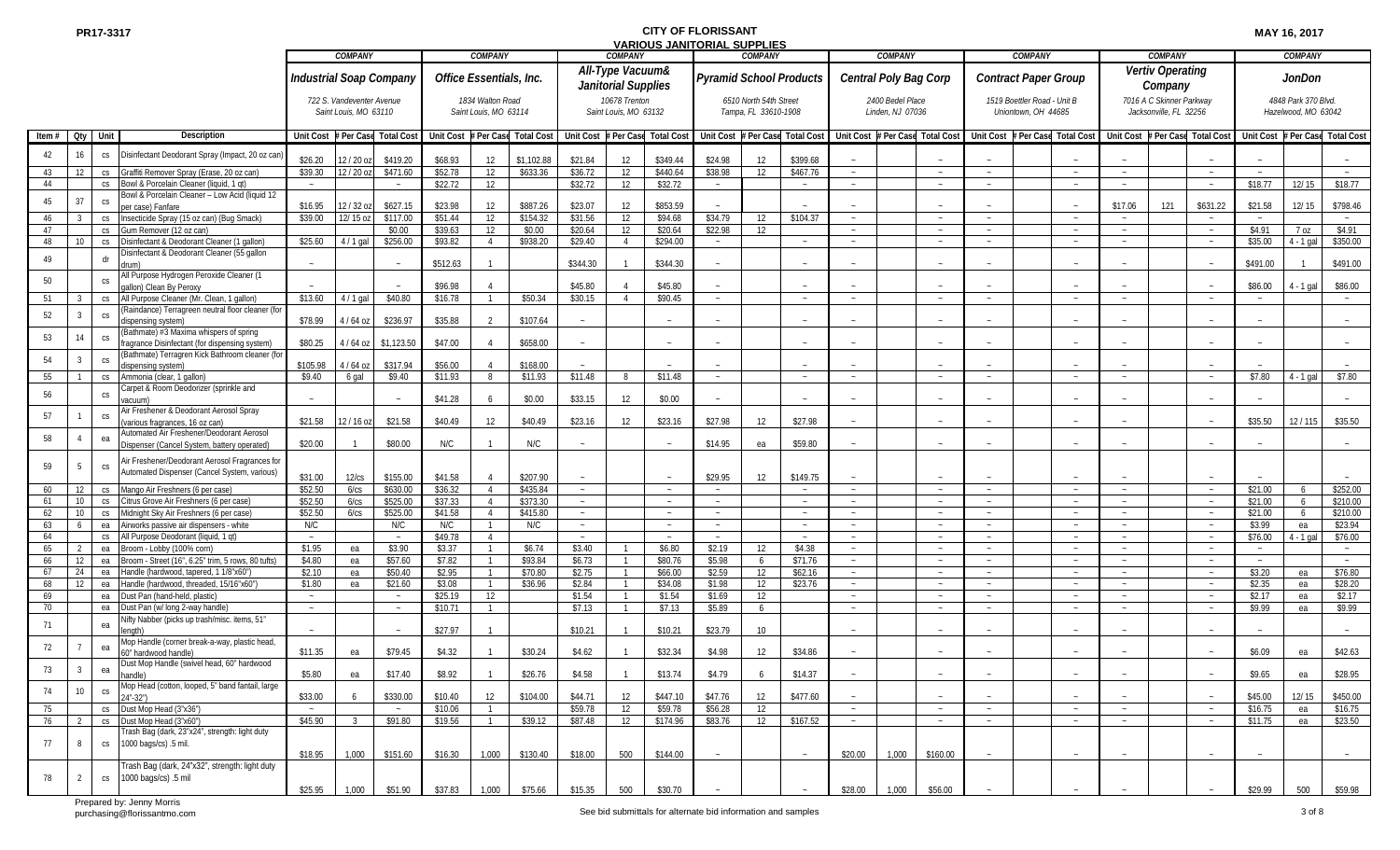| <b>MAY 16, 2017</b> |  |  |
|---------------------|--|--|
|---------------------|--|--|

|                                                                                                                                     |                  | <b>COMPANY</b>                          |                                 |                                 | <b>COMPANY</b>                               |                  |                                 |         |                       |                    |         |                       |                                 | <b>COMPANY</b>                                |                                 |                                 |         |                     |                  |         |                       |
|-------------------------------------------------------------------------------------------------------------------------------------|------------------|-----------------------------------------|---------------------------------|---------------------------------|----------------------------------------------|------------------|---------------------------------|---------|-----------------------|--------------------|---------|-----------------------|---------------------------------|-----------------------------------------------|---------------------------------|---------------------------------|---------|---------------------|------------------|---------|-----------------------|
|                                                                                                                                     |                  | All American Poly                       |                                 |                                 | Wexford Labs, Inc.                           |                  |                                 |         |                       |                    |         |                       | Interboro Packaging Corporation |                                               |                                 |                                 |         |                     |                  |         |                       |
|                                                                                                                                     |                  | 40 Turmer Place<br>Piscataway, NJ 08854 |                                 |                                 | 325 Leffingwell Avenue<br>Kirkwood, MO 63122 |                  |                                 |         |                       |                    |         |                       |                                 | 114 Bracken Road<br>Montgomery, NY 12549-2600 |                                 |                                 |         |                     |                  |         |                       |
|                                                                                                                                     |                  |                                         |                                 |                                 |                                              |                  |                                 | BID "A" |                       |                    | BID "B" |                       |                                 | BID "C"                                       |                                 |                                 | BID "D" |                     |                  | BID "E" |                       |
| Item # Qty Unit<br>Description                                                                                                      |                  |                                         | Unit Cost # Per Case Total Cost | Unit Cost # Per Case Total Cost |                                              |                  | <b>Unit Cost</b>                |         | # Per Case Total Cost | <b>Unit Cost</b>   |         | # Per Case Total Cost |                                 |                                               | Unit Cost # Per Case Total Cost | <b>Unit Cost</b>                |         | Per Case Total Cost | <b>Unit Cost</b> |         | # Per Case Total Cost |
| )isinfectant Deodorant Spray (Impact, 20 oz can                                                                                     |                  |                                         |                                 |                                 |                                              |                  |                                 |         | $\sim$                |                    |         |                       |                                 |                                               |                                 |                                 |         | $\sim$              |                  |         |                       |
| Graffiti Remover Spray (Erase, 20 oz can)<br>43<br>12<br>CS                                                                         | $\sim$           |                                         | $\sim$                          | $\sim$                          |                                              | $\sim$           | $\sim$                          |         | $\sim$                | $\sim$             |         | $\sim$                | $\sim$                          |                                               | $\sim$                          | $\sim$                          |         | $\sim$              | $\sim$           |         | $\sim$                |
| 44<br>Bowl & Porcelain Cleaner (liquid, 1 qt)<br>CS                                                                                 | $\sim$           |                                         | $\sim$                          | $\sim$                          |                                              | $\sim$           | $\sim$                          |         | $\sim$                | $\sim$             |         |                       | $\sim$                          |                                               | $\sim$                          | $\sim$                          |         | $\sim$              | $\sim$           |         | $\sim$                |
| Bowl & Porcelain Cleaner - Low Acid (liquid 12<br>37<br>45<br>$\mathbb{C}\mathsf{S}$<br>per case) Fanfare                           | $\sim$           |                                         | $\sim$                          | $\sim$                          |                                              | $\sim$           |                                 |         | $\sim$                | $\sim$             |         |                       | $\sim$                          |                                               | $\sim$                          | $\sim$                          |         | $\sim$              | $\sim$           |         |                       |
| Insecticide Spray (15 oz can) (Bug Smack)<br>46<br>3<br>CS                                                                          | $\sim$           |                                         | $\sim$                          | $\sim$                          |                                              | $\sim$           | $\sim$                          |         | $\sim$                | $\sim$             |         | $\sim$                | $\sim$                          |                                               | $\sim$                          | $\sim$                          |         | $\sim$              | $\sim$           |         | $\sim$                |
| 47<br>Gum Remover (12 oz can)<br>CS                                                                                                 | $\sim$           |                                         | $\sim$                          | $\sim$                          |                                              | $\sim$           | $\sim$                          |         | $\sim$                | $\sim$             |         | $\sim$                | $\sim$                          |                                               | $\sim$                          | $\sim$                          |         | $\sim$              | $\sim$           |         | $\sim$                |
| 48<br>Disinfectant & Deodorant Cleaner (1 gallon)<br>10<br>CS                                                                       | $\sim$           |                                         | $\sim$                          | \$20.00                         | $\Delta$                                     | \$200.00         | $\sim$                          |         | $\sim$                | $\sim$             |         | $\sim$                | $\sim$                          |                                               | $\sim$                          | $\sim$                          |         | $\sim$              | $\sim$           |         | $\sim$                |
| Disinfectant & Deodorant Cleaner (55 gallon<br>dr<br>49                                                                             |                  |                                         |                                 |                                 |                                              |                  |                                 |         |                       |                    |         |                       |                                 |                                               |                                 |                                 |         |                     |                  |         |                       |
| drum)<br>All Purpose Hydrogen Peroxide Cleaner (1                                                                                   | $\sim$           |                                         | $\sim$                          | \$1,140.00                      |                                              | \$1,140.00       |                                 |         | $\sim$                |                    |         |                       |                                 |                                               |                                 |                                 |         | $\sim$              |                  |         |                       |
| 50<br>$\mathbb{C}\mathsf{S}$<br>gallon) Clean By Peroxy                                                                             | $\sim$           |                                         | $\sim$                          | \$14.15                         |                                              | \$56.60          |                                 |         | $\sim$                |                    |         |                       |                                 |                                               |                                 |                                 |         |                     |                  |         |                       |
| All Purpose Cleaner (Mr. Clean, 1 gallon)<br>51<br>3<br>CS<br>(Raindance) Terragreen neutral floor cleaner (for                     | $\sim$           |                                         | $\sim$                          | $\sim$                          |                                              | $\sim$           | $\sim$                          |         | $\sim$                | $\sim$             |         | $\sim$                | $\sim$                          |                                               | $\sim$                          | $\sim$                          |         | $\sim$              | $\sim$           |         | $\sim$                |
| $\mathsf{CS}\,$<br>52<br>$\overline{3}$<br>dispensing system)                                                                       | $\sim$           |                                         | $\sim$                          |                                 |                                              | $\sim$           |                                 |         | $\sim$                |                    |         |                       |                                 |                                               | $\sim$                          |                                 |         | $\sim$              |                  |         |                       |
| (Bathmate) #3 Maxima whispers of spring<br>53<br>14<br>$\mathbb{C}\mathsf{S}$<br>ragrance Disinfectant (for dispensing system)      |                  |                                         |                                 |                                 |                                              |                  |                                 |         |                       |                    |         |                       |                                 |                                               |                                 |                                 |         |                     |                  |         |                       |
| (Bathmate) Terragren Kick Bathroom cleaner (for                                                                                     |                  |                                         |                                 |                                 |                                              |                  |                                 |         |                       |                    |         |                       |                                 |                                               |                                 |                                 |         |                     |                  |         |                       |
| 54<br>3<br>$\mathbb{C}\mathsf{S}$<br>dispensing system)                                                                             |                  |                                         |                                 |                                 |                                              |                  |                                 |         |                       |                    |         |                       |                                 |                                               |                                 |                                 |         |                     |                  |         |                       |
| 55<br>Ammonia (clear, 1 gallon)<br>CS                                                                                               | $\sim$           |                                         | $\sim$                          | $\sim$                          |                                              | $\sim$           | $\sim$                          |         | $\sim$                | $\sim$             |         | $\sim$                | $\sim$                          |                                               | $\sim$                          | $\sim$                          |         | $\sim$              | $\sim$           |         | $\sim$                |
| Carpet & Room Deodorizer (sprinkle and<br>56<br>${\sf CS}$                                                                          |                  |                                         |                                 |                                 |                                              |                  |                                 |         |                       |                    |         |                       |                                 |                                               |                                 |                                 |         |                     |                  |         |                       |
| acuum)<br>Air Freshener & Deodorant Aerosol Spray                                                                                   |                  |                                         |                                 |                                 |                                              |                  |                                 |         |                       |                    |         |                       |                                 |                                               |                                 |                                 |         |                     |                  |         |                       |
| 57<br>${\sf CS}$<br>(various fragrances, 16 oz can)                                                                                 | $\sim$           |                                         |                                 |                                 |                                              |                  |                                 |         |                       |                    |         |                       |                                 |                                               |                                 |                                 |         |                     |                  |         |                       |
| Automated Air Freshener/Deodorant Aerosol<br>58<br>ea<br>4<br>Dispenser (Cancel System, battery operated)                           | $\sim$           |                                         | $\sim$                          |                                 |                                              | $\sim$           | $\sim$                          |         | $\sim$                |                    |         |                       |                                 |                                               | $\sim$                          | $\sim$                          |         | $\sim$              |                  |         |                       |
| Air Freshener/Deodorant Aerosol Fragrances for<br>59<br>5<br>$\mathbb{C}\mathsf{S}$                                                 |                  |                                         |                                 |                                 |                                              |                  |                                 |         |                       |                    |         |                       |                                 |                                               |                                 |                                 |         |                     |                  |         |                       |
| Automated Dispenser (Cancel System, various)                                                                                        |                  |                                         |                                 |                                 |                                              |                  |                                 |         |                       |                    |         |                       |                                 |                                               |                                 |                                 |         |                     |                  |         |                       |
| Mango Air Freshners (6 per case)<br>60<br>12<br>CS                                                                                  | $\sim$           |                                         | $\sim$                          | $\sim$                          |                                              | $\sim$           | $\sim$                          |         | $\sim$                | $\sim$             |         | $\sim$                | $\sim$                          |                                               | $\sim$                          | $\sim$                          |         | $\sim$              | $\sim$           |         | $\sim$                |
| 10<br>Citrus Grove Air Freshners (6 per case)<br>61<br>CS<br>62<br>10 <sup>1</sup><br>Midnight Sky Air Freshners (6 per case)<br>CS | $\sim$<br>$\sim$ |                                         | $\sim$<br>$\sim$                | $\sim$                          |                                              | $\sim$<br>$\sim$ | $\sim$<br>$\sim$                |         | $\sim$<br>$\sim$      | $\sim$<br>$\sim$   |         | $\sim$<br>$\sim$      | $\sim$<br>$\sim$                |                                               | $\sim$<br>$\sim$                | $\sim$<br>$\sim$                |         | $\sim$<br>$\sim$    | $\sim$<br>$\sim$ |         | $\sim$<br>$\sim$      |
| 63<br>Airworks passive air dispensers - white<br>6<br>ea                                                                            | $\sim$           |                                         | $\sim$                          | $\sim$<br>$\sim$                |                                              | $\sim$           | $\sim$                          |         | $\sim$                | $\sim$             |         | $\sim$                | $\sim$                          |                                               | $\sim$                          | $\sim$                          |         | $\sim$              | $\sim$           |         | $\sim$                |
| 64<br>All Purpose Deodorant (liquid, 1 qt)<br>CS                                                                                    | $\sim$           |                                         |                                 | $\sim$                          |                                              | $\sim$           |                                 |         | $\sim$                |                    |         | $\sim$                |                                 |                                               | $\sim$                          |                                 |         | $\sim$              | $\sim$           |         |                       |
| Broom - Lobby (100% corn)<br>65<br>$\overline{2}$<br>ea                                                                             | $\sim$           |                                         | $\sim$                          | $\sim$                          |                                              | $\sim$           | $\sim$                          |         | $\sim$                | $\sim$             |         | $\sim$                | $\sim$                          |                                               | $\sim$                          | $\sim$                          |         | $\sim$              | $\sim$           |         | $\sim$                |
| Broom - Street (16", 6.25" trim, 5 rows, 80 tufts)<br>66<br>12<br>ea                                                                | $\sim$           |                                         | $\sim$                          | $\sim$                          |                                              | $\sim$           | $\sim$                          |         | $\sim$                | $\sim$             |         | $\sim$                | $\sim$                          |                                               | $\sim$                          | $\sim$                          |         | $\sim$              | $\sim$           |         | $\sim$                |
| 67<br>24<br>Handle (hardwood, tapered, 1 1/8"x60")<br>ea                                                                            | $\sim$           |                                         | $\sim$                          | $\sim$                          |                                              | $\sim$           | $\sim$                          |         | $\sim$                | $\sim$             |         | $\sim$                | $\sim$                          |                                               | $\sim$                          | $\sim$                          |         | $\sim$              | $\sim$           |         | $\sim$                |
| 68<br>12<br>Handle (hardwood, threaded, 15/16"x60")<br>ea<br>69<br>Dust Pan (hand-held, plastic)<br>ea                              | $\sim$<br>$\sim$ |                                         | $\sim$<br>$\sim$                | $\sim$<br>$\sim$                |                                              | $\sim$<br>$\sim$ | $\tilde{\phantom{a}}$<br>$\sim$ |         | $\sim$<br>$\sim$      | $\sim$<br>$\sim$   |         | $\sim$<br>$\sim$      | $\sim$<br>$\sim$                |                                               | $\sim$<br>$\sim$                | $\tilde{\phantom{a}}$<br>$\sim$ |         | $\sim$<br>$\sim$    | $\sim$<br>$\sim$ |         | $\sim$<br>$\sim$      |
| 70<br>Dust Pan (w/ long 2-way handle)<br>ea                                                                                         | $\sim$           |                                         | $\sim$                          | $\sim$                          |                                              | $\sim$           | $\sim$                          |         | $\sim$                | $\sim$             |         | $\sim$                | $\sim$                          |                                               | $\sim$                          | $\sim$                          |         | $\sim$              | $\sim$           |         | $\sim$                |
| lifty Nabber (picks up trash/misc. items, 51"<br>71<br>ea<br>enath)                                                                 |                  |                                         |                                 |                                 |                                              |                  |                                 |         |                       |                    |         |                       |                                 |                                               |                                 |                                 |         |                     |                  |         |                       |
| Mop Handle (corner break-a-way, plastic head,<br>72<br>ea                                                                           |                  |                                         |                                 |                                 |                                              |                  |                                 |         |                       |                    |         |                       |                                 |                                               |                                 |                                 |         |                     |                  |         |                       |
| 60" hardwood handle)<br>Dust Mop Handle (swivel head, 60" hardwood<br>73<br>$\overline{3}$<br>ea                                    | $\sim$           |                                         |                                 |                                 |                                              |                  |                                 |         |                       |                    |         |                       |                                 |                                               |                                 |                                 |         |                     |                  |         |                       |
| handle)<br>Mop Head (cotton, looped, 5" band fantail, large                                                                         |                  |                                         |                                 |                                 |                                              |                  |                                 |         |                       |                    |         |                       |                                 |                                               |                                 |                                 |         |                     |                  |         |                       |
| 10<br>74<br>CS<br>24"-32")                                                                                                          | $\sim$           |                                         | $\sim$                          | $\sim$                          |                                              | $\sim$           | $\sim$                          |         | $\sim$                | $\sim$             |         | $\sim$                | $\sim$                          |                                               | $\sim$                          | $\sim$                          |         | $\sim$              | $\sim$           |         | $\sim$                |
| Dust Mop Head (3"x36")<br>75<br>CS<br>Dust Mop Head (3"x60")<br>76<br>2<br>CS                                                       | $\sim$<br>$\sim$ |                                         | $\sim$                          | $\sim$                          |                                              | $\sim$<br>$\sim$ | $\sim$<br>$\sim$                |         | $\sim$                | $\sim$<br>$\sim$ . |         | $\sim$                | $\sim$                          |                                               | $\sim$                          | $\sim$<br>$\sim$                |         | $\sim$<br>$\sim$    | $\sim$<br>$\sim$ |         | $\sim$                |
| Trash Bag (dark, 23"x24", strength: light duty                                                                                      |                  |                                         | $\sim$                          | $\sim$                          |                                              |                  |                                 |         | $\sim$                |                    |         | $\sim$                | $\sim$                          |                                               | $\sim$                          |                                 |         |                     |                  |         | $\sim$                |
| 1000 bags/cs) .5 mil.<br>77<br>8<br>CS                                                                                              | \$33.50          | 1,000                                   | \$268.00                        | $\sim$                          |                                              | $\sim$           | \$26.98                         | 1,000   | \$215.84              | \$21.34            | 1,000   | \$170.72              | \$15.72                         | 1,000                                         | \$125.76                        | \$15.72                         | 1,000   | \$125.76            | \$15.72          | 1,000   | \$125.76              |
| Trash Bag (dark, 24"x32", strength: light duty                                                                                      |                  |                                         |                                 |                                 |                                              |                  |                                 |         |                       |                    |         |                       |                                 |                                               |                                 |                                 |         |                     |                  |         |                       |
| 1000 bags/cs) .5 mil<br>78<br>2<br>CS                                                                                               | \$44.68          | 1,000                                   | \$89.36                         |                                 |                                              |                  | \$36.82                         | 1,000   | \$73.64               | \$29.48            | 1,000   | \$58.96               | \$21.48                         | 1,000                                         | \$42.96                         | \$21.48                         | 1,000   | \$42.96             | \$21.48          | 1,000   | \$42.96               |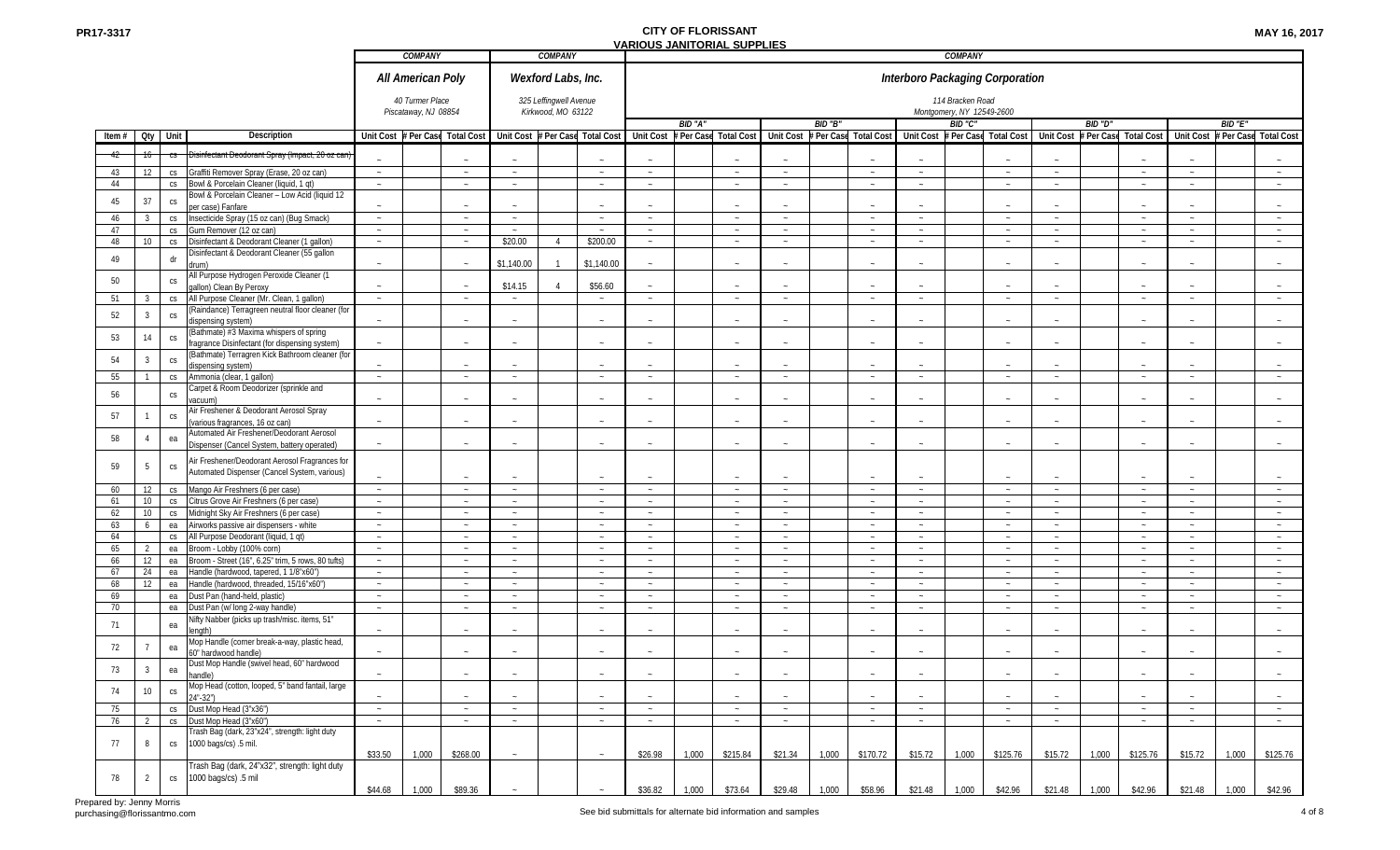|              |                |                 |                                                                                                          |                       | <b>COMPANY</b>                                     |                                        |                     | <b>COMPANY</b>                            |                                 |                      | <b>COMPANY</b>                          |                        |                                | COMPANY                                        |                                            |                                                                                                     | <b>COMPANY</b>                       |                        |                         | <b>COMPANY</b>                                     |                                                                                                     |                      | <b>COMPANY</b>                                     |                                           |                     | <b>COMPANY</b>                             |                              |
|--------------|----------------|-----------------|----------------------------------------------------------------------------------------------------------|-----------------------|----------------------------------------------------|----------------------------------------|---------------------|-------------------------------------------|---------------------------------|----------------------|-----------------------------------------|------------------------|--------------------------------|------------------------------------------------|--------------------------------------------|-----------------------------------------------------------------------------------------------------|--------------------------------------|------------------------|-------------------------|----------------------------------------------------|-----------------------------------------------------------------------------------------------------|----------------------|----------------------------------------------------|-------------------------------------------|---------------------|--------------------------------------------|------------------------------|
|              |                |                 |                                                                                                          |                       |                                                    | Industrial Soap Company                |                     | Office Essentials, Inc.                   |                                 |                      | All-Type Vacuum&<br>Janitorial Supplies |                        | <b>Pyramid School Products</b> |                                                |                                            |                                                                                                     | Central Poly Bag Corp                |                        |                         | <b>Contract Paper Group</b>                        |                                                                                                     |                      | Vertiv Operating<br>Company                        |                                           |                     | JonDon                                     |                              |
|              |                |                 |                                                                                                          |                       | 722 S. Vandeventer Avenue<br>Saint Louis, MO 63110 |                                        |                     | 1834 Walton Road<br>Saint Louis, MO 63114 |                                 |                      | 10678 Trenton<br>Saint Louis, MO 63132  |                        |                                | 6510 North 54th Street<br>Tampa, FL 33610-1908 |                                            |                                                                                                     | 2400 Bedel Place<br>Linden, NJ 07036 |                        |                         | 1519 Boettler Road - Unit B<br>Uniontown, OH 44685 |                                                                                                     |                      | 7016 A C Skinner Parkway<br>Jacksonville, FL 32256 |                                           |                     | 4848 Park 370 Blvd.<br>Hazelwood, MO 63042 |                              |
| Item $#$ Oty |                | Unit            | <b>Description</b>                                                                                       |                       |                                                    | Unit Cost # Per Case Total Cost        |                     |                                           | Unit Cost # Per Case Total Cost |                      |                                         |                        |                                |                                                |                                            | Unit Cost # Per Case Total Cost   Unit Cost # Per Case Total Cost   Unit Cost # Per Case Total Cost |                                      |                        |                         |                                                    | Unit Cost # Per Case Total Cost   Unit Cost # Per Case Total Cost   Unit Cost # Per Case Total Cost |                      |                                                    |                                           |                     |                                            |                              |
| 79           | 24             | CS              | Frash Bag (dark, 30"x36", strength: light duty<br>250 bags/cs) .5 mil.                                   |                       |                                                    | \$229.20                               |                     |                                           |                                 |                      |                                         | \$247.92               |                                |                                                |                                            |                                                                                                     | 250                                  |                        |                         |                                                    |                                                                                                     |                      |                                                    |                                           |                     |                                            |                              |
| 80           | 26             | ${\sf CS}$      | rash Bag (dark, 40"x46", strength: light duty<br>100 bags/cs) 1.3 mil.                                   | \$9.55                | 250                                                |                                        | \$16.49             | 250                                       | \$395.76                        | \$10.33              | 250                                     |                        |                                |                                                |                                            | \$25.00                                                                                             |                                      | \$600.00               |                         |                                                    |                                                                                                     |                      |                                                    |                                           | \$19.99             | 250                                        | \$479.76                     |
| 81           | 185            | CS              | rash Bag (dark, 36"x59", strength: heavy duty<br>100 bags/cs) 2.0 mil                                    | \$13.56<br>\$13.98    | 100<br>100                                         | \$352.56<br>\$2,586.30                 | \$20.49<br>\$34.09  | 100<br>100                                | \$532.74<br>\$6,306.65          | \$15.79<br>\$26.21   | 100<br>100                              | \$410.54<br>\$4,848.85 |                                |                                                | $\sim$                                     | \$21.00<br>\$32.00                                                                                  | 100<br>100                           | \$546.00<br>\$5,920.00 | \$54.77                 | 100                                                | \$10,132.4                                                                                          | \$33.48              | 100                                                | \$6,193.80                                | \$17.50<br>\$29.00  | 100<br>100                                 | \$455.00<br>\$5,365.00       |
| 82           | -5             | ea              | Frash Receptacle (plastic, 10 gallon)                                                                    | \$11.00               | ea                                                 | \$55.00                                | \$16.12             |                                           | \$80.60                         | $\sim$               |                                         | $\sim$                 | \$9.98                         |                                                | \$49.90                                    |                                                                                                     | $\sim$                               |                        |                         | $\sim$                                             | $\sim$                                                                                              | $\sim$               |                                                    |                                           | $\sim$              |                                            | $\sim$                       |
| 83           |                | ea              | rash Receptacle (plastic, 20 gallon)                                                                     |                       |                                                    |                                        | \$25.03             |                                           |                                 |                      |                                         |                        | \$14.99                        |                                                | $\sim$                                     |                                                                                                     |                                      |                        |                         |                                                    |                                                                                                     |                      |                                                    |                                           |                     |                                            |                              |
| 84           |                | ea              | rash Receptacle (plastic, 32 gallon)                                                                     |                       |                                                    |                                        | \$25.22             |                                           |                                 | \$16.52              |                                         | \$16.52                | \$17.89                        |                                                | $\sim$                                     | $\sim$                                                                                              |                                      |                        |                         |                                                    |                                                                                                     | $\sim$               |                                                    | $\sim$                                    |                     |                                            |                              |
| 85           |                | ea              | Frash Receptacle (plastic, 44 gallon)                                                                    | \$23.54               | ea                                                 | \$47.08                                | \$26.68             |                                           | \$53.36                         | \$24.62              |                                         | \$49.24                | \$27.98                        | $\overline{4}$                                 | \$55.96                                    |                                                                                                     | $\sim$                               |                        |                         |                                                    |                                                                                                     |                      |                                                    |                                           |                     |                                            |                              |
| 86           |                | ea              | rash Receptacle Lid (plastic, dome style, 32<br>allon'<br>rash Receptacle Lid (plastic, funnel style, 32 |                       |                                                    |                                        | \$76.46             |                                           |                                 |                      |                                         |                        | \$29.98                        | ea                                             |                                            |                                                                                                     |                                      |                        |                         |                                                    |                                                                                                     |                      |                                                    |                                           |                     |                                            |                              |
| 87           |                | ea              | allon)<br>rash Receptacle Lid (plastic, dome style, 44                                                   |                       |                                                    |                                        | \$36.96             |                                           |                                 |                      |                                         |                        |                                |                                                |                                            |                                                                                                     |                                      |                        |                         |                                                    |                                                                                                     |                      |                                                    |                                           |                     |                                            |                              |
| 88           |                | ea              | allon)                                                                                                   |                       |                                                    |                                        | \$85.00             |                                           |                                 |                      |                                         |                        | \$30.98                        | ea                                             |                                            |                                                                                                     |                                      |                        |                         |                                                    |                                                                                                     |                      |                                                    |                                           |                     |                                            |                              |
| 89<br>90     | 24<br>12       | CS<br>CS        | Drain Treatment - Odor Control (liquid, 1 gallon)<br>Drain Treatment - Pipe Opener (liquid, 1 qt)        | \$14.90<br>\$16.80    | 4gal/cs<br>12qt/cs                                 | \$357.60<br>\$201.60                   | \$136.00<br>\$56.19 | 12                                        | \$3,264.00<br>\$674.28          | \$36.72<br>\$30.77   | 12                                      | \$881.28<br>\$369.24   | $\sim$                         |                                                |                                            |                                                                                                     | $\sim$                               |                        |                         |                                                    | $\sim$                                                                                              |                      |                                                    |                                           | \$42.00             | 12-32oz                                    | \$1,008.00                   |
| 91           |                | CS              | /omit Absorbent (Emesis, 1 lb bag)                                                                       | \$28.60               | 12/cs                                              | \$114.40                               | \$40.81             | 24                                        | \$163.24                        | \$24.00              | 24                                      | \$96.00                | \$42.96                        | 24                                             | \$171.84                                   | $\sim$                                                                                              | $\sim$                               |                        |                         | $\sim$                                             |                                                                                                     |                      |                                                    |                                           |                     |                                            |                              |
| 92           | 120            | bq              | Oil & Grease Absorbent (50 lb bag)                                                                       | \$6.90                | $50#$ bag                                          | \$828.00                               | \$9.46              |                                           | \$1,135.20                      |                      |                                         |                        |                                |                                                | $\sim$                                     |                                                                                                     |                                      |                        |                         |                                                    |                                                                                                     | \$6.88               | 50 lb                                              | \$825.60                                  |                     |                                            |                              |
| 93           |                | CS              | Carpet Bonnet (21", white)                                                                               |                       |                                                    |                                        | \$22.67             | - 5                                       |                                 | $\sim$               |                                         | $\sim$                 | $\sim$                         |                                                | $\sim$                                     | $\sim$                                                                                              | $\sim$                               | $\sim$                 | $\sim$                  | $\sim$                                             | $\sim$                                                                                              | $\sim$               |                                                    | $\sim$                                    | $\sim$              |                                            | $\sim$                       |
| 94           |                | CS              | Floor Strip Pad (20")                                                                                    | \$11.80               |                                                    | \$47.20                                | \$15.75             | - 5                                       | \$63.00                         | \$11.50              | 5                                       | \$46.00                | \$11.79                        |                                                | \$47.16                                    | $\sim$                                                                                              | $\sim$                               |                        | $\sim$                  | $\sim$                                             | $\sim$                                                                                              | $\sim$               |                                                    | $\sim$                                    | \$15.99             | 5                                          | \$63.96                      |
| 95           | $\overline{4}$ | CS              | Floor Buffer Pad (20")                                                                                   | \$11.80               | -5                                                 | \$47.20                                | \$15.75             | - 5                                       | \$63.00                         | \$11.50              | 5                                       | \$46.00                | \$11.79                        |                                                | \$47.16                                    | $\sim$                                                                                              | $\sim$                               |                        | $\sim$                  | $\sim$                                             | $\sim$                                                                                              | $\sim$               |                                                    | $\sim$                                    | \$15.99             | 5                                          | \$63.96                      |
| 96           | $\overline{4}$ | CS              | Floor Polish Pad (20")                                                                                   | \$11.80               |                                                    | \$47.20                                | \$15.75             | $\sqrt{2}$                                | \$63.00                         | \$11.50              | $5^{\circ}$                             | \$46.00                | \$11.79                        |                                                | \$47.16                                    | $\sim$                                                                                              | $\sim$                               |                        |                         | $\sim$                                             |                                                                                                     | $\sim$               |                                                    | $\sim$                                    | \$15.99             | .5                                         | \$63.96                      |
| 97           |                | CS              | Baseboard Wax Stripper<br>(aerosol spray gel, 20 oz can)                                                 |                       |                                                    |                                        |                     |                                           |                                 |                      |                                         |                        |                                |                                                |                                            |                                                                                                     |                                      |                        |                         |                                                    |                                                                                                     |                      |                                                    |                                           |                     |                                            |                              |
| 98           | -5             |                 | loor Wax Stripper (liquid, 1 gallon)                                                                     | \$29.80               | 4 gal                                              | \$149.00                               | \$42.97<br>\$55.27  | 12<br>$\overline{4}$                      | \$276.35                        | \$24.72<br>\$21.60   | 12<br>$\overline{4}$                    | \$24.72<br>\$108.00    | \$29.98<br>$\sim$              | 12                                             | $\sim$                                     |                                                                                                     |                                      |                        |                         |                                                    |                                                                                                     |                      |                                                    |                                           | \$43.75<br>\$65.00  | 12                                         | \$0.00<br>\$325.00           |
|              |                | CS              | Floor Wax Finish (liquid, 1 gallon/4 case) Steel                                                         |                       |                                                    |                                        |                     |                                           |                                 |                      |                                         |                        |                                |                                                |                                            |                                                                                                     |                                      |                        |                         |                                                    |                                                                                                     |                      |                                                    |                                           |                     | $4 - 1$ gal                                |                              |
| 99           | 5              | CS              | )eck                                                                                                     | \$38.40               | 4 gal                                              | \$192.00                               | \$70.56             |                                           | \$352.80                        | \$30.32              |                                         | \$151.60               |                                |                                                |                                            |                                                                                                     |                                      |                        |                         |                                                    |                                                                                                     |                      |                                                    |                                           | \$65.00             | 4 - 1 gal                                  | \$325.00                     |
| 100<br>101   | 5              | ${\sf CS}$      | Floor Wax Finish (liquid, 5 gallon) - Grand Glaze<br>Spray Buff (maintains & repairs finished floor      | \$63.80               | i gal pail                                         | \$319.00                               | \$80.95             |                                           | \$404.75                        | \$43.20              |                                         | \$216.00               |                                |                                                |                                            |                                                                                                     |                                      |                        |                         |                                                    |                                                                                                     |                      |                                                    |                                           | \$98.00             | 5 gal                                      | \$490.00                     |
| 102          | 2              | <b>CS</b><br>CS | ised with high speed buffer, 1 quart)<br>ampon (individually wrapped for vending                         | \$47.65               | 4/1 gal                                            | \$47.65                                | \$35.70             | 12                                        | \$35.70                         | \$34.29              | 12                                      | \$34.29                |                                |                                                |                                            |                                                                                                     |                                      |                        |                         |                                                    |                                                                                                     |                      |                                                    |                                           | \$40.00             | 4 - 1 gal                                  | \$40.00                      |
| 103          |                | <b>CS</b>       | nachine)<br>Sanitary Napkin - Maxi Pad (individually                                                     | \$50.92               | 500                                                | \$101.84                               | \$55.20             | 500                                       | \$110.40                        | \$53.10              | 500                                     | \$106.20               | \$54.95                        | 500                                            | \$109.90                                   |                                                                                                     |                                      |                        |                         |                                                    |                                                                                                     |                      |                                                    |                                           | \$65.00             | 500                                        | \$130.00                     |
|              |                |                 | rapped for vending machine)<br>/ending Machine (dual vendor for tampon &                                 | \$25.92               | 250                                                | \$51.84                                | \$24.90             | 100                                       | \$49.80                         | \$37.94              | 250                                     | \$75.88                | \$29.98                        | 250                                            | \$59.96                                    |                                                                                                     |                                      |                        |                         |                                                    |                                                                                                     |                      |                                                    |                                           | \$39.99             | 250                                        | \$79.98                      |
| 104<br>105   | 40             | ea              | sanitary napkin<br>atex Glove (disposable, powder free, non                                              |                       |                                                    |                                        | \$242.46            |                                           |                                 | \$227.70             |                                         | \$227.70               | \$198.95                       | ea                                             |                                            |                                                                                                     |                                      |                        |                         |                                                    |                                                                                                     |                      |                                                    |                                           |                     |                                            |                              |
|              |                | CS              | nedical)<br>106 30 cs Vinyl and powder free gloves - Latex Free                                          | \$34.90               | 1,000                                              | \$1,396.00<br>\$24.70  1,000  \$741.00 | \$35.37<br>\$24.30  | 1,000                                     | \$1,414.80<br>1,000 \$729.00    | \$25.40              | - 10                                    | \$762.00               | \$32.90<br>\$22.90             | 100bx/10 cs                                    | \$1,316.00<br>$100\frac{b}{10}$ cs $368/0$ | \$42.00                                                                                             | 10/100<br>\$28.00 10/100 \$840.00    | \$1,680.00             |                         | $\sim$                                             | $\sim$                                                                                              | \$38.74              | 100 bx/ 10                                         | \$1,549.60<br>$$22.60$ 100 bx/10 \$678.00 | \$49.99<br>$$31.00$ | 10 <sub>bx</sub>                           | \$1,999.60<br>10 DX \$930.00 |
|              |                |                 | 107 5 cs Nitrile powder free gloves                                                                      | \$37.20               | 1,000                                              | \$186.00                               | \$37.56             | 1,000                                     | \$187.80                        | \$42.56              | 10                                      | \$212.80               | \$34.90                        | 100bx/10 cs                                    | \$174.50                                   | \$45.00                                                                                             | 10/100                               | \$225.00               | $\sim$                  | $\sim$                                             | $\sim$                                                                                              | $\sim$               |                                                    | $\sim$                                    | \$56.00             | 10 bx                                      | \$280.00                     |
| 108          |                |                 | cs Plastic Food Service Glove (disposable)                                                               | $\sim$                |                                                    | $\sim$ $\sim$                          | \$9.92              | 2,000                                     | \$0.00                          | $\sim$               |                                         | $\sim$ $\sim$          | \$4.49                         | 1,000                                          |                                            |                                                                                                     |                                      |                        |                         | $\sim$                                             | $\sim$                                                                                              | $\sim$               |                                                    | $\sim$                                    | $\sim$              |                                            | $\sim$ $-$                   |
|              |                |                 | 109 5 cs Plastic Fork (medium weight, white, bulk style)                                                 | \$7.90                | 1.000                                              | \$39.50                                | \$6.75              | 1,000                                     | \$33.75                         | \$9.40               | 1000                                    | \$47.00                | $\sim$                         |                                                | $\sim$ $-$                                 | \$10.00                                                                                             | 1,000                                | \$50.00                | $\sim$                  | $\sim$                                             | $\sim$ $-$                                                                                          | $\sim$               | $\sim$                                             | $\sim$ $-$                                | $\sim$ $-$          |                                            | $\sim 10^{-11}$              |
| $110$   1    |                |                 | cs Plastic Knife (medium weight, white, bulk style)                                                      | \$7.90                | 1,000                                              | \$7.90                                 | \$6.75              | 1,000                                     | \$6.75                          | \$9.75               | 1000                                    | \$9.75                 | $\sim$                         |                                                | $\sim$                                     | \$10.00                                                                                             | 1,000                                | \$10.00                | $\sim$                  | $\sim$                                             | $\sim$                                                                                              | $\sim$               |                                                    | $\sim$                                    | $\sim$              |                                            | $\sim$ $-$                   |
|              |                |                 | 111 20 cs Plastic Spoon (medium weight, white, bulk style)                                               | \$7.90                | 1,000                                              | \$158.00                               | \$6.75              | 1,000                                     | \$135.00                        | \$9.40               | 1000                                    | \$188.00               | $\sim$                         |                                                | $\sim$                                     | \$10.00                                                                                             | 1,000                                | \$200.00               | $\sim$                  | $\sim$                                             | $\sim$                                                                                              | $\sim$               |                                                    | $\sim$                                    | $\sim$              |                                            | $\sim$ $-$                   |
| 112          |                |                 | cs Paper Plate (light weight, white, 9")                                                                 | $\sim$ $\sim$         |                                                    | $\sim$ $\sim$                          | \$19.44             | 1,000                                     | \$0.00                          | \$29.85              | 500                                     | \$0.00                 | $\sim$                         |                                                | $\sim$                                     | $\sim$                                                                                              |                                      | $\sim$                 | $\sim$                  | $\sim$                                             | $\sim$                                                                                              | $\sim$               | $\sim$                                             | $\sim$                                    | $\sim$ $\sim$       |                                            | $\sim$ $-$                   |
|              |                |                 | 113 15 cs Foam Cup (8 oz, white)                                                                         | \$19.92<br>$\sim$ $-$ | 1,000                                              | \$298.80                               | \$21.64             | 1,000                                     | \$324.60                        | \$21.99              | 1000                                    | \$329.85               | $\sim$ $-$<br>\$0.45           |                                                | $\sim$                                     | $\sim$                                                                                              |                                      | $\sim$                 | $\sim$                  | $\sim$                                             | $\sim$                                                                                              | $\sim$               | $\sim$                                             | $\sim$ $-$                                | \$24.99             | 1000                                       | \$374.85                     |
| 114          |                |                 | ea Spray Bottle (plastic, 22 oz)<br>115 15 ea Spray Bottle (plastic, 32 oz)                              | \$0.55                | ea                                                 | $\sim$ $-$<br>\$8.25                   | No Bid<br>\$16.83   | 24                                        | \$252.45                        | $\sim$ $-$<br>\$0.53 |                                         | $\sim 100$<br>\$7.95   | \$0.46                         | 12<br>12                                       | \$6.90                                     | $\sim$<br>$\sim$                                                                                    |                                      | $\sim$                 | $\sim$<br>$\sim$ $\sim$ | $\sim$<br>$\sim$                                   | $\sim$ $-$<br>$\sim$                                                                                | $\sim$ $-$<br>$\sim$ |                                                    | $\sim$ $-$<br>$\sim$                      | \$0.39<br>\$0.43    | ea<br>ea                                   | \$0.00<br>\$6.45             |
|              |                |                 |                                                                                                          |                       |                                                    |                                        |                     |                                           |                                 |                      |                                         |                        |                                |                                                |                                            |                                                                                                     |                                      |                        |                         |                                                    |                                                                                                     |                      |                                                    |                                           |                     |                                            |                              |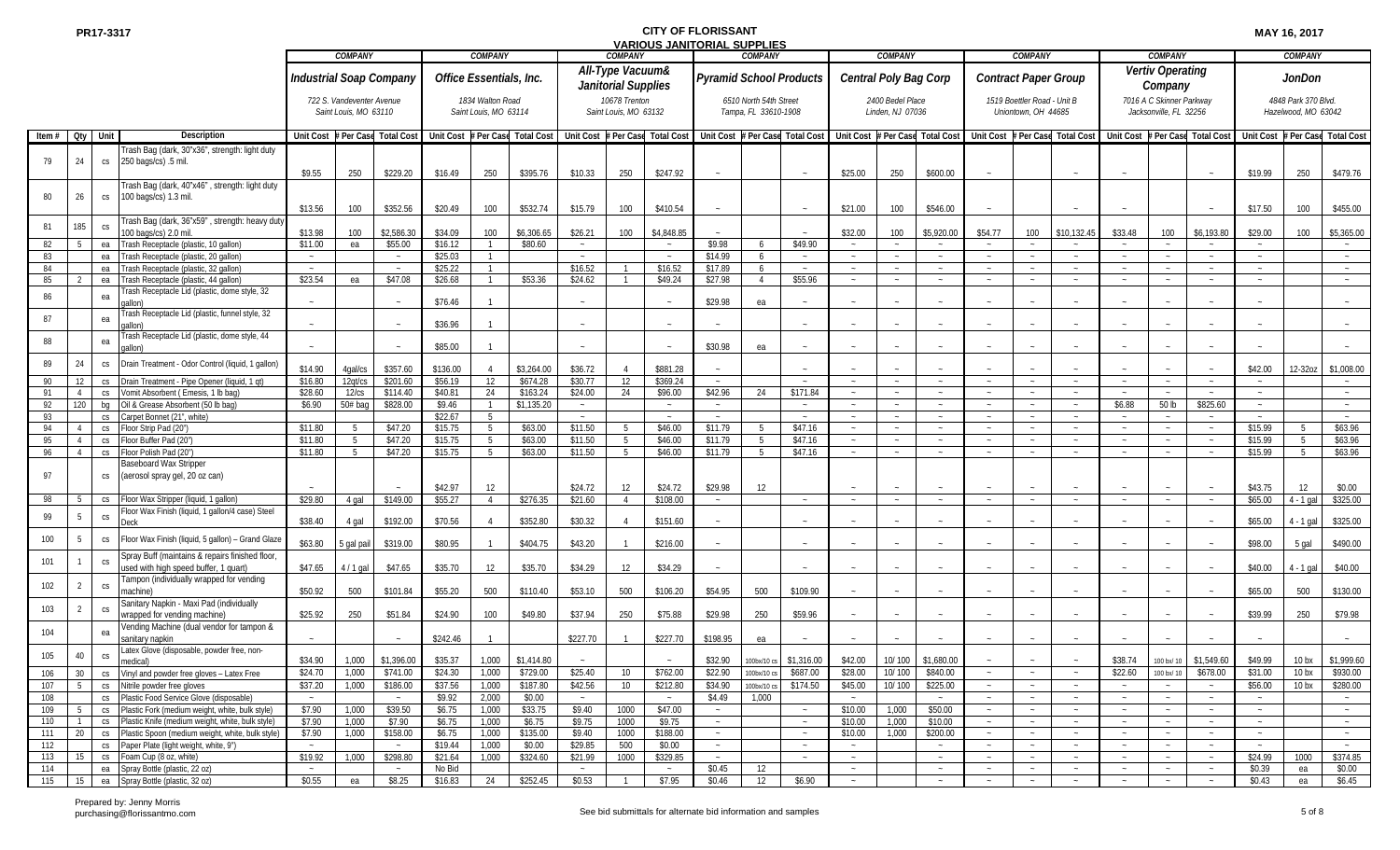|          |                 |                        |                                                                                                      |         | <b>COMPANY</b>                          |                                                                 |        | <b>COMPANY</b>                               |        |         |         |                                 |                  |         |                                                                 |         | COMPANY                                       |                                 |             |         |                                 |                  |         |                     |
|----------|-----------------|------------------------|------------------------------------------------------------------------------------------------------|---------|-----------------------------------------|-----------------------------------------------------------------|--------|----------------------------------------------|--------|---------|---------|---------------------------------|------------------|---------|-----------------------------------------------------------------|---------|-----------------------------------------------|---------------------------------|-------------|---------|---------------------------------|------------------|---------|---------------------|
|          |                 |                        |                                                                                                      |         | All American Poly                       |                                                                 |        | Wexford Labs, Inc.                           |        |         |         |                                 |                  |         |                                                                 |         |                                               | Interboro Packaging Corporation |             |         |                                 |                  |         |                     |
|          |                 |                        |                                                                                                      |         | 40 Turmer Place<br>Piscataway, NJ 08854 |                                                                 |        | 325 Leffingwell Avenue<br>Kirkwood, MO 63122 |        |         |         |                                 |                  |         |                                                                 |         | 114 Bracken Road<br>Montgomery, NY 12549-2600 |                                 |             |         |                                 |                  |         |                     |
|          |                 |                        |                                                                                                      |         |                                         |                                                                 |        |                                              |        |         | BID "A" |                                 |                  | BID "B" |                                                                 |         | BID "C"                                       |                                 |             | BID "D" |                                 |                  | BID "E" |                     |
| Item $#$ |                 | Qty Unit               | Description                                                                                          |         |                                         | Unit Cost # Per Case Total Cost Unit Cost # Per Case Total Cost |        |                                              |        |         |         | Unit Cost # Per Case Total Cost |                  |         | Unit Cost # Per Case Total Cost Unit Cost # Per Case Total Cost |         |                                               |                                 |             |         | Unit Cost # Per Case Total Cost | <b>Unit Cost</b> |         | Per Case Total Cost |
|          |                 |                        | Trash Bag (dark, 30"x36", strength: light duty                                                       |         |                                         |                                                                 |        |                                              |        |         |         |                                 |                  |         |                                                                 |         |                                               |                                 |             |         |                                 |                  |         |                     |
| 79       | 24              | CS                     | 250 bags/cs) .5 mil.                                                                                 | \$15.69 | 250                                     | \$376.56                                                        |        |                                              |        | \$14.48 | 250     | \$347.52                        | \$11.32          | 250     | \$271.68                                                        | \$11.32 | 250                                           | \$271.68                        | \$11.32     | 250     | \$271.68                        | \$11.32          | 250     | \$271.68            |
| 80       | 26              | CS                     | Trash Bag (dark, 40"x46", strength: light duty<br>100 bags/cs) 1.3 mil.                              | \$13.07 | 100                                     | \$339.82                                                        |        |                                              |        | \$17.90 | 100     | \$465.40                        | \$16.82          | 100     | \$437.32                                                        | \$13.34 | 100                                           | \$346.84                        | \$11.82     | 100     | \$307.32                        | \$11.82          | 100     | \$307.32            |
| 81       | 185             | CS                     | Trash Bag (dark, 36"x59", strength: heavy duty<br>100 bags/cs) 2.0 mil                               | \$19.56 | 100                                     | \$3,618.60                                                      | $\sim$ |                                              |        | \$23.48 | 100     | \$4,343.80                      | \$17.98          | 100     | \$3,326.30                                                      | \$14.68 | 100                                           | \$2,715.80                      | \$13.18     | 100     | \$2,438.30                      | \$10.68          | 100     | \$1,975.80          |
| 82       | 5               | ea                     | Trash Receptacle (plastic, 10 gallon)                                                                | $\sim$  |                                         | $\sim$                                                          | $\sim$ |                                              |        |         |         | $\sim$                          | $\sim$           |         | $\sim$                                                          | $\sim$  |                                               | $\sim$                          | $\sim$      |         | $\sim$                          |                  |         | $\sim$              |
| 83       |                 |                        | Trash Receptacle (plastic, 20 gallon)                                                                | $\sim$  |                                         |                                                                 |        |                                              | $\sim$ |         |         |                                 |                  |         | $\sim$                                                          | $\sim$  |                                               |                                 | $\sim$      |         |                                 |                  |         | $\sim$              |
|          |                 | ea                     |                                                                                                      |         |                                         | $\sim$                                                          | $\sim$ |                                              |        | $\sim$  |         | $\sim$<br>$\sim$                | $\sim$<br>$\sim$ |         |                                                                 |         |                                               | $\sim$                          |             |         | $\sim$<br>$\sim$                | $\sim$           |         |                     |
| 84       |                 | ea                     | Trash Receptacle (plastic, 32 gallon)                                                                | $\sim$  |                                         | $\sim$                                                          | $\sim$ |                                              | $\sim$ | $\sim$  |         |                                 |                  |         | $\sim$                                                          | $\sim$  |                                               | $\sim$                          |             |         |                                 | $\sim$           |         | $\sim$              |
| 85       |                 | ea                     | Trash Receptacle (plastic, 44 gallon)                                                                | $\sim$  |                                         |                                                                 | $\sim$ |                                              |        |         |         | $\sim$                          |                  |         | $\sim$                                                          | $\sim$  |                                               |                                 |             |         |                                 |                  |         | $\sim$              |
| 86       |                 | ea                     | Trash Receptacle Lid (plastic, dome style, 32<br>aallon)                                             |         |                                         |                                                                 |        |                                              |        |         |         |                                 |                  |         |                                                                 |         |                                               |                                 |             |         |                                 |                  |         |                     |
| 87       |                 | ea                     | Frash Receptacle Lid (plastic, funnel style, 32<br>gallon)                                           | $\sim$  |                                         | $\sim$                                                          | $\sim$ |                                              |        |         |         |                                 |                  |         | $\sim$                                                          |         |                                               |                                 |             |         | $\sim$                          |                  |         | $\sim$              |
| 88       |                 | ea                     | Trash Receptacle Lid (plastic, dome style, 44<br>gallon)                                             | $\sim$  |                                         | $\sim$                                                          | $\sim$ |                                              |        |         |         |                                 |                  |         | $\sim$                                                          | $\sim$  |                                               |                                 |             |         |                                 |                  |         | $\sim$              |
| 89       | 24              | $\mathbb{C}\mathsf{S}$ | Drain Treatment - Odor Control (liquid, 1 gallon)                                                    |         |                                         |                                                                 |        |                                              |        |         |         |                                 |                  |         | $\sim$                                                          |         |                                               |                                 |             |         |                                 |                  |         |                     |
| 90       | 12              | CS                     | Drain Treatment - Pipe Opener (liquid, 1 qt)                                                         | $\sim$  |                                         | $\sim$                                                          | $\sim$ |                                              | $\sim$ | $\sim$  |         | $\sim$                          | $\sim$           |         | $\sim$                                                          | $\sim$  |                                               | $\sim$                          | $\sim$      |         | $\sim$                          | $\sim$           |         | $\sim$              |
| 91       | $\overline{4}$  | CS                     | Vomit Absorbent (Emesis, 1 lb bag)                                                                   | $\sim$  |                                         | $\sim$                                                          | $\sim$ |                                              | $\sim$ | $\sim$  |         | $\sim$                          | $\sim$           |         | $\sim$                                                          | $\sim$  |                                               | $\sim$                          |             |         | $\sim$                          | $\sim$           |         | $\sim$              |
| 92       | 120             | bg                     | Oil & Grease Absorbent (50 lb bag)                                                                   | $\sim$  |                                         | $\sim$                                                          | $\sim$ |                                              |        |         |         | $\sim$                          |                  |         | $\sim$                                                          | $\sim$  |                                               |                                 |             |         | $\sim$                          |                  |         | $\sim$              |
| 93       |                 | CS                     | Carpet Bonnet (21", white)                                                                           | $\sim$  |                                         | $\sim$                                                          | $\sim$ |                                              | $\sim$ | $\sim$  |         | $\sim$                          | $\sim$           |         | $\sim$                                                          | $\sim$  |                                               | $\sim$                          | $\sim$      |         | $\sim$                          | $\sim$           |         | $\sim$              |
| 94       | $\overline{4}$  | CS                     | Floor Strip Pad (20")                                                                                | $\sim$  |                                         | $\sim$                                                          | $\sim$ |                                              | $\sim$ | $\sim$  |         | $\sim$                          | $\sim$           |         | $\sim$                                                          | $\sim$  |                                               | $\sim$                          | $\sim$      |         | $\sim$                          | $\sim$           |         | $\sim$              |
| 95       | $\overline{4}$  | CS                     | Floor Buffer Pad (20")                                                                               | $\sim$  |                                         | $\sim$                                                          | $\sim$ |                                              | $\sim$ | $\sim$  |         | $\sim$                          | $\sim$           |         | $\sim$                                                          | $\sim$  |                                               | $\sim$                          | $\sim$      |         | $\sim$                          | $\sim$           |         | $\sim$              |
| 96       | $\overline{4}$  | CS                     | Floor Polish Pad (20")                                                                               | $\sim$  |                                         |                                                                 | $\sim$ |                                              |        |         |         |                                 |                  |         |                                                                 | $\sim$  |                                               |                                 |             |         | $\sim$                          |                  |         | $\sim$              |
| 97       |                 | CS                     | Baseboard Wax Stripper<br>(aerosol spray gel, 20 oz can)                                             |         |                                         |                                                                 |        |                                              |        |         |         |                                 |                  |         |                                                                 |         |                                               |                                 |             |         |                                 |                  |         |                     |
| 98       | 5               | CS                     | Floor Wax Stripper (liquid, 1 gallon)                                                                | $\sim$  |                                         | $\sim$                                                          | $\sim$ |                                              | $\sim$ | $\sim$  |         | $\sim$                          | $\sim$           |         | $\sim$                                                          | $\sim$  |                                               | $\sim$                          | <b>SALE</b> |         | $\sim$                          | $\sim$           |         | $\sim$              |
|          | $5\phantom{.0}$ |                        | Floor Wax Finish (liquid, 1 gallon/4 case) Steel                                                     |         |                                         |                                                                 |        |                                              |        |         |         |                                 |                  |         |                                                                 |         |                                               |                                 |             |         |                                 |                  |         |                     |
| 99       | 5               | $\mathbb{C}\mathsf{S}$ | Deck                                                                                                 | $\sim$  |                                         |                                                                 |        |                                              |        |         |         |                                 |                  |         | $\sim$                                                          |         |                                               |                                 |             |         |                                 |                  |         | $\sim$              |
| 100      |                 | $\mathbb{C}\mathsf{S}$ | Floor Wax Finish (liquid, 5 gallon) - Grand Glaze<br>Spray Buff (maintains & repairs finished floor, |         |                                         |                                                                 |        |                                              |        |         |         |                                 |                  |         | $\sim$                                                          |         |                                               |                                 |             |         |                                 |                  |         |                     |
| 101      |                 | $\mathsf{CS}\,$        | used with high speed buffer, 1 quart)                                                                |         |                                         |                                                                 |        |                                              |        |         |         |                                 |                  |         | $\sim$                                                          |         |                                               |                                 |             |         |                                 |                  |         | $\sim$              |
| 102      | $\overline{2}$  | CS                     | Tampon (individually wrapped for vending<br>machine)                                                 | $\sim$  |                                         | $\sim$                                                          | $\sim$ |                                              |        |         |         |                                 |                  |         | $\sim$                                                          |         |                                               |                                 |             |         |                                 |                  |         | $\sim$              |
| 103      | $\overline{2}$  | CS                     | Sanitary Napkin - Maxi Pad (individually<br>wrapped for vending machine)                             | $\sim$  |                                         | $\sim$                                                          |        |                                              |        |         |         |                                 |                  |         | $\sim$                                                          |         |                                               |                                 |             |         |                                 |                  |         | $\sim$              |
| 104      |                 | ea                     | Vending Machine (dual vendor for tampon &                                                            | $\sim$  |                                         |                                                                 |        |                                              |        |         |         |                                 |                  |         |                                                                 | $\sim$  |                                               |                                 |             |         | $\sim$                          |                  |         | $\sim$              |
| 105      | 40              | $\mathbb{C}\mathsf{S}$ | sanitary napkin<br>Latex Glove (disposable, powder free, non-                                        |         |                                         | $\sim$                                                          | $\sim$ |                                              |        |         |         |                                 |                  |         | $\sim$                                                          |         |                                               |                                 |             |         |                                 |                  |         |                     |
|          |                 |                        | medical)                                                                                             |         |                                         | $\sim$                                                          |        |                                              |        | \$29.00 | 1,000   | \$1,160.00                      | \$29.00          | 1,000   | \$1,160.00                                                      | \$29.00 | 1,000                                         | \$1,160.00                      | \$29.00     | 1,000   | \$1,160.00                      | \$29.00          | 1,000   | \$1,160.00          |
| 106      |                 |                        | 30   cs   Vinyl and powder free gloves - Latex Free                                                  |         |                                         |                                                                 | $\sim$ |                                              |        | \$20.80 | 1.000   | \$624.00                        | \$20.80          | 1.000   | \$624.00                                                        | \$20.80 | 1.000                                         | \$624.00                        | \$20.80     | 1.000   | \$624.00                        | \$20.80          | 1.000   | \$624.00            |
| 107      | 5               |                        | cs Nitrile powder free gloves                                                                        | $\sim$  |                                         | $\sim$                                                          | $\sim$ |                                              | $\sim$ | \$28.00 | 1,000   | \$140.00                        | \$28.00          | 1,000   | \$140.00                                                        | \$28.00 | 1,000                                         | \$140.00                        | \$28.00     | 1,000   | \$140.00                        | \$28.00          | 1,000   | \$140.00            |
| 108      |                 |                        | cs Plastic Food Service Glove (disposable)                                                           | $\sim$  |                                         | $\sim$                                                          | $\sim$ |                                              | $\sim$ | \$33.00 | 10,000  | \$33.00                         | \$33.00          | 10,000  | \$33.00                                                         | \$33.00 | 10,000                                        | \$33.00                         | \$33.00     | 10,000  | \$33.00                         | \$33.00          | 10,000  | \$33.00             |
| 109      | 5               |                        | cs Plastic Fork (medium weight, white, bulk style)                                                   | $\sim$  |                                         | $\sim$                                                          | $\sim$ |                                              | $\sim$ | $\sim$  |         | $\sim$                          | $\sim$           |         | $\sim$                                                          | $\sim$  |                                               | $\sim$                          | $\sim$      |         | $\sim$                          | $\sim$           |         | $\sim$ $\sim$       |
| 110      |                 |                        | cs Plastic Knife (medium weight, white, bulk style)                                                  | $\sim$  |                                         | $\sim$                                                          | $\sim$ |                                              | $\sim$ | $\sim$  |         | $\sim$                          | $\sim$           |         | $\sim$                                                          | $\sim$  |                                               | $\sim$                          | $\sim$      |         | $\sim$ .                        | $\sim$           |         | $\sim$              |
| 111      | 20              |                        | cs Plastic Spoon (medium weight, white, bulk style)                                                  | $\sim$  |                                         | $\sim$                                                          | $\sim$ |                                              | $\sim$ | $\sim$  |         | $\sim$                          | $\sim$           |         | $\sim$                                                          | $\sim$  |                                               | $\sim$                          | $\sim$      |         | $\sim$                          | $\sim$           |         | $\sim$              |
| 112      |                 | CS                     | Paper Plate (light weight, white, 9")                                                                | $\sim$  |                                         | $\sim$                                                          | $\sim$ |                                              | $\sim$ | $\sim$  |         | $\sim$                          | $\sim$           |         | $\sim$                                                          | $\sim$  |                                               | $\sim$                          | $\sim$      |         | $\sim$                          | $\sim$           |         | $\sim$              |
| 113      | 15              |                        | cs Foam Cup (8 oz, white)                                                                            | $\sim$  |                                         | $\sim$                                                          | $\sim$ |                                              | $\sim$ | $\sim$  |         | $\sim$                          | $\sim$           |         | $\sim$                                                          | $\sim$  |                                               | $\sim$                          | $\sim$      |         | $\sim$                          | $\sim$           |         | $\sim$ $-$          |
| 114      |                 |                        | ea Spray Bottle (plastic, 22 oz)                                                                     | $\sim$  |                                         | $\sim$                                                          | $\sim$ |                                              | $\sim$ | $\sim$  |         | $\sim$                          | $\sim$           |         | $\sim$                                                          | $\sim$  |                                               | $\sim$                          | $\sim$      |         | $\sim$                          | $\sim$           |         | $\sim$              |
| 115      | 15              |                        | ea Spray Bottle (plastic, 32 oz)                                                                     | $\sim$  |                                         | $\sim$                                                          | $\sim$ |                                              | $\sim$ | $\sim$  |         | $\sim$                          | $\sim$           |         | $\sim$                                                          | $\sim$  |                                               | $\sim$                          | $\sim$      |         | $\sim$                          | $\sim$           |         | $\sim$              |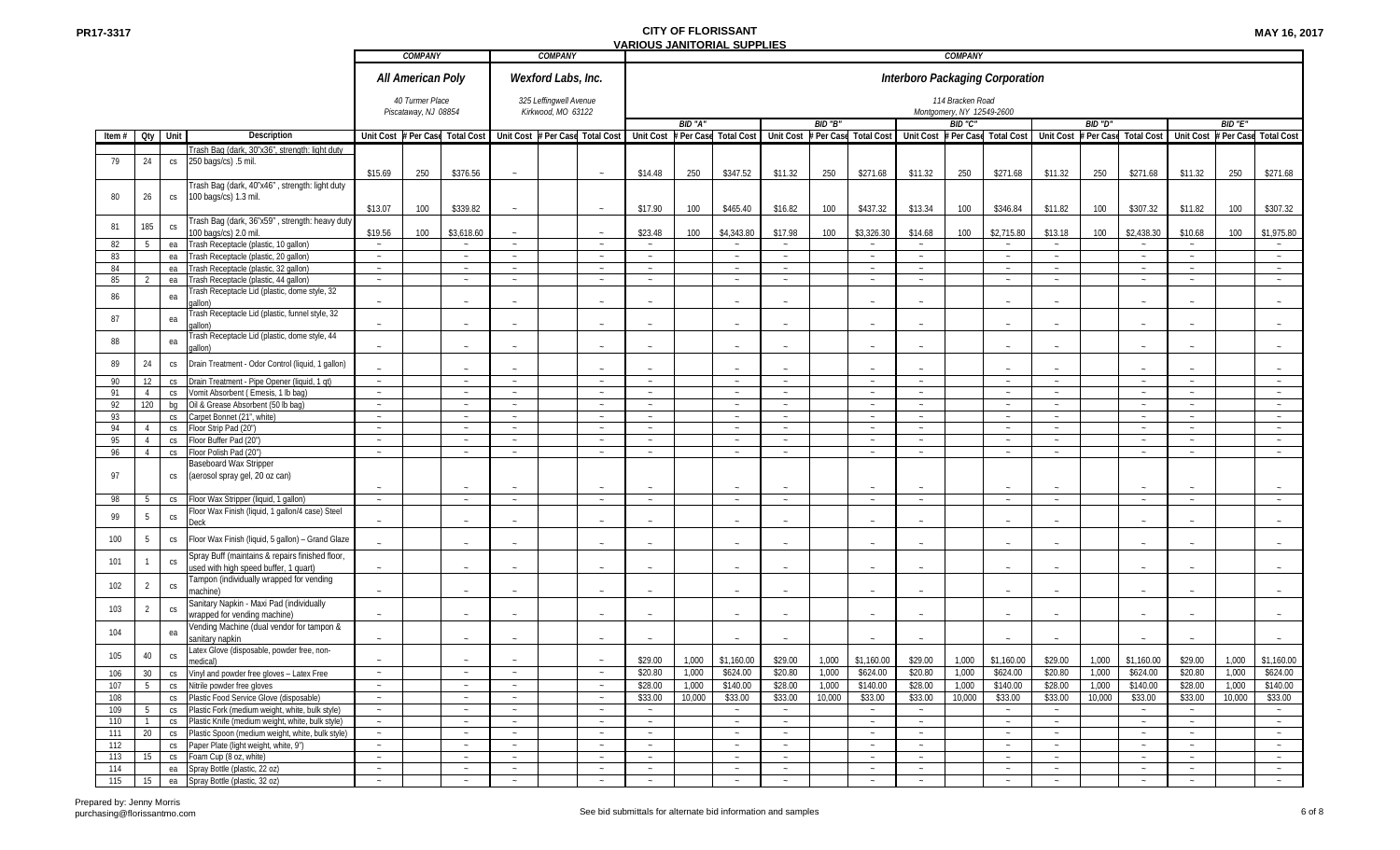|                   |                                     |     |                                                                       |           |                                                    |                                |                         |                                           |            |         |                                         | VARIOUS JANITURIAL SUPPLIES |                                |                                                |         |                                      |                                           |                                                    |         |        |                                                    |                                                                                                                                                                                                                               |         |                                            |            |
|-------------------|-------------------------------------|-----|-----------------------------------------------------------------------|-----------|----------------------------------------------------|--------------------------------|-------------------------|-------------------------------------------|------------|---------|-----------------------------------------|-----------------------------|--------------------------------|------------------------------------------------|---------|--------------------------------------|-------------------------------------------|----------------------------------------------------|---------|--------|----------------------------------------------------|-------------------------------------------------------------------------------------------------------------------------------------------------------------------------------------------------------------------------------|---------|--------------------------------------------|------------|
|                   |                                     |     |                                                                       |           | <b>COMPANY</b>                                     |                                |                         | <b>COMPANY</b>                            |            |         | <b>COMPANY</b>                          |                             |                                | <b>COMPANY</b>                                 |         | <b>COMPANY</b>                       |                                           | <b>COMPANY</b>                                     |         |        | <b>COMPANY</b>                                     |                                                                                                                                                                                                                               |         | <b>COMPANY</b>                             |            |
|                   |                                     |     |                                                                       |           |                                                    | <b>Industrial Soap Company</b> | Office Essentials, Inc. |                                           |            |         | All-Type Vacuum&<br>Janitorial Supplies |                             | <b>Pyramid School Products</b> |                                                |         |                                      | Central Poly Bag Corp                     | Contract Paper Group                               |         |        | Vertiv Operating<br>Company                        |                                                                                                                                                                                                                               |         | JonDon                                     |            |
|                   |                                     |     |                                                                       |           | 722 S. Vandeventer Avenue<br>Saint Louis. MO 63110 |                                |                         | 1834 Walton Road<br>Saint Louis. MO 63114 |            |         | 10678 Trenton<br>Saint Louis. MO 63132  |                             |                                | 6510 North 54th Street<br>Tampa, FL 33610-1908 |         | 2400 Bedel Place<br>Linden. NJ 07036 |                                           | 1519 Boettler Road - Unit B<br>Uniontown, OH 44685 |         |        | 7016 A C Skinner Parkway<br>Jacksonville, FL 32256 |                                                                                                                                                                                                                               |         | 4848 Park 370 Blvd.<br>Hazelwood. MO 63042 |            |
| Item $#$ Qty Unit |                                     |     | <b>Description</b>                                                    |           |                                                    |                                |                         |                                           |            |         |                                         |                             |                                |                                                |         |                                      |                                           |                                                    |         |        |                                                    | Unit Cost #Per Case Total Cost   Unit Cost #Per Case Total Cost   Unit Cost #Per Case Total Cost   Unit Cost #Per Case Total Cost   Unit Cost #Per Case Total Cost   Unit Cost #Per Case Total Cost   Unit Cost #Per Case Tot |         |                                            |            |
|                   | 30 <sup>°</sup>                     | ea  | Trigger Sprayer Head (for spray bottle, 9" dip                        | \$0.39    | ea                                                 | \$11.70                        | \$13.07                 | 24                                        | \$392.10   | \$0.39  |                                         | \$11.70                     | \$0.47                         |                                                | \$14.10 |                                      |                                           |                                                    |         |        |                                                    |                                                                                                                                                                                                                               | \$0.38  | ea                                         | \$11.40    |
| 117               |                                     | CS  | Swiffer Drv Cloth Refill                                              |           |                                                    |                                | \$44.23                 |                                           | \$0.00     | \$43.50 | 192                                     | \$43.50                     |                                |                                                | $\sim$  |                                      |                                           |                                                    |         | $\sim$ |                                                    |                                                                                                                                                                                                                               |         |                                            |            |
| 118               |                                     | CS  | Swiffer Wet Cloth Refill (cs=12pks of 12 ea)                          | \$46.85   | 2/12 per cs                                        | \$93.70                        | \$49.43                 | 144                                       | \$98.86    | \$47.90 | 144                                     | \$95.80                     |                                |                                                | $\sim$  |                                      |                                           |                                                    |         |        |                                                    |                                                                                                                                                                                                                               |         |                                            |            |
| 119               |                                     | CS  | Swiffer Hand Duster Refill (cs=6 boxes of 10 ea)                      | \$31.25   | 4/10 per cs                                        | \$187.50                       | \$31.48                 |                                           | \$188.88   | \$43.70 | 60                                      | \$262.20                    |                                |                                                |         |                                      |                                           |                                                    |         |        |                                                    |                                                                                                                                                                                                                               |         |                                            |            |
| 120               |                                     | CS  | Liquid Bleach (1 gallon/4cs)                                          | \$6.40    | 4 gal                                              | \$64.00                        | \$9.83                  |                                           | \$98.30    | \$8.77  |                                         | \$87.70                     |                                |                                                | $\sim$  |                                      |                                           |                                                    |         |        |                                                    |                                                                                                                                                                                                                               | \$12.25 | $6 - 1$ gal                                | \$122.50   |
|                   |                                     | CS  | Dry Bleach (Clorox 2 Ultra)                                           | \$20.20   | 4/49.2 oz                                          | \$202.00                       | \$18.13                 |                                           | \$181.30   |         |                                         |                             |                                |                                                |         |                                      |                                           |                                                    |         |        |                                                    |                                                                                                                                                                                                                               |         |                                            |            |
| 122               |                                     | CS  | Liquid Laundry Detergent (1 gallon)                                   | \$19.80   | 4 ga1                                              | \$495.00                       | \$59.52                 |                                           | \$1,488.00 | \$18.80 |                                         | \$470.00                    |                                |                                                |         |                                      |                                           |                                                    |         |        |                                                    |                                                                                                                                                                                                                               | \$52.00 | $4 - 1$ gal                                | \$1,300.00 |
| 123               |                                     | bx  | Drv Laundry Detergent (50 lb box)                                     | \$18.50   | 50#                                                | \$185.00                       | \$19.37                 |                                           | \$193.70   | \$19.50 |                                         | \$195.00                    |                                |                                                |         |                                      |                                           |                                                    |         |        |                                                    |                                                                                                                                                                                                                               | \$30.00 | #45                                        | \$300.00   |
| 124               |                                     | CS  | Fabric Softener Sheets (160 sheets/box)                               | \$47.40   | $5/160 \text{ cs}$                                 | \$237.00                       | \$7.12                  | 160                                       | \$35.60    | \$45.40 | 960                                     | \$227.00                    |                                |                                                | $\sim$  |                                      |                                           |                                                    |         | $\sim$ |                                                    |                                                                                                                                                                                                                               |         |                                            |            |
| 125               |                                     | CS  | Vinegar (6/gallons per case)                                          | \$9.78    | 6 gal                                              | \$19.56                        | \$9.13                  |                                           | \$18.26    | \$10.02 |                                         | \$20.04                     |                                |                                                | $\sim$  |                                      |                                           | <b>Section</b>                                     |         | $\sim$ |                                                    |                                                                                                                                                                                                                               | \$9.50  | $4 - 1$ gal                                | \$19.00    |
| 126               |                                     | CS. | Floors Wax Stripper - Ammoniated liquid<br>(1qallon/4/cs) - Pro Strip |           |                                                    |                                | \$52.06                 |                                           | \$0.00     | \$17.52 |                                         | \$17.52                     |                                |                                                |         |                                      |                                           |                                                    |         |        |                                                    |                                                                                                                                                                                                                               |         |                                            |            |
| 127               |                                     | CS. | Furniture Polish aerosol spray(20 oz/12/cs)<br>emon Glo               | \$22.00   | 12                                                 | \$44.00                        | \$35.21                 | 12                                        | \$70.42    | \$24.72 | 12                                      | \$49.44                     | \$30.98                        | 12                                             | \$61.96 |                                      |                                           |                                                    |         |        |                                                    |                                                                                                                                                                                                                               | \$42.00 | 12                                         | \$84.00    |
| 128               |                                     | ea  | Outpost Chemical Dispensing System Unit                               |           |                                                    |                                | N/C                     |                                           | N/C        |         |                                         |                             |                                |                                                | $\sim$  |                                      |                                           |                                                    |         | $\sim$ |                                                    |                                                                                                                                                                                                                               | $\sim$  |                                            |            |
| 129               | cs Unger Corner Brush (10 per case) |     |                                                                       |           | 10 <sup>°</sup>                                    | \$187.40                       | \$9.58                  |                                           | \$19.16    | \$76.50 | 10                                      | \$153.00                    |                                |                                                | $\sim$  |                                      | $\sim$                                    |                                                    |         | $\sim$ |                                                    |                                                                                                                                                                                                                               | $\sim$  |                                            |            |
| 130               |                                     |     | Discount Allowed on Items Not Listed on                               |           |                                                    | $20 - 40%$                     |                         |                                           | 0%         |         |                                         | 20%                         |                                | $0\%$                                          |         | see www.cpgbid.com                   |                                           |                                                    | Min 10% |        |                                                    | 15%                                                                                                                                                                                                                           |         |                                            |            |
| 131               |                                     |     | <b>Cash Discoun</b>                                                   | 30%<br>0% |                                                    |                                |                         | 0%                                        |            |         | Not Indicated                           |                             |                                | 0%                                             |         | 0%                                   |                                           | 0%                                                 |         |        | 0%                                                 |                                                                                                                                                                                                                               |         | 0%                                         |            |
| 132               |                                     |     | Delivery After Receipt of Order (In Days)                             | $1 - 3$   |                                                    |                                |                         |                                           |            |         | Not Indicated                           |                             |                                | $10 - 14$                                      |         | $\sim$                               |                                           | $3 - 5$                                            |         |        |                                                    |                                                                                                                                                                                                                               |         | 2 Weeks                                    |            |
|                   |                                     |     |                                                                       |           |                                                    |                                |                         |                                           |            |         |                                         |                             |                                |                                                |         |                                      | * All orders must meet \$150 min for free |                                                    |         |        |                                                    |                                                                                                                                                                                                                               |         |                                            |            |

\* All orders must meet \$150 min for free

freight